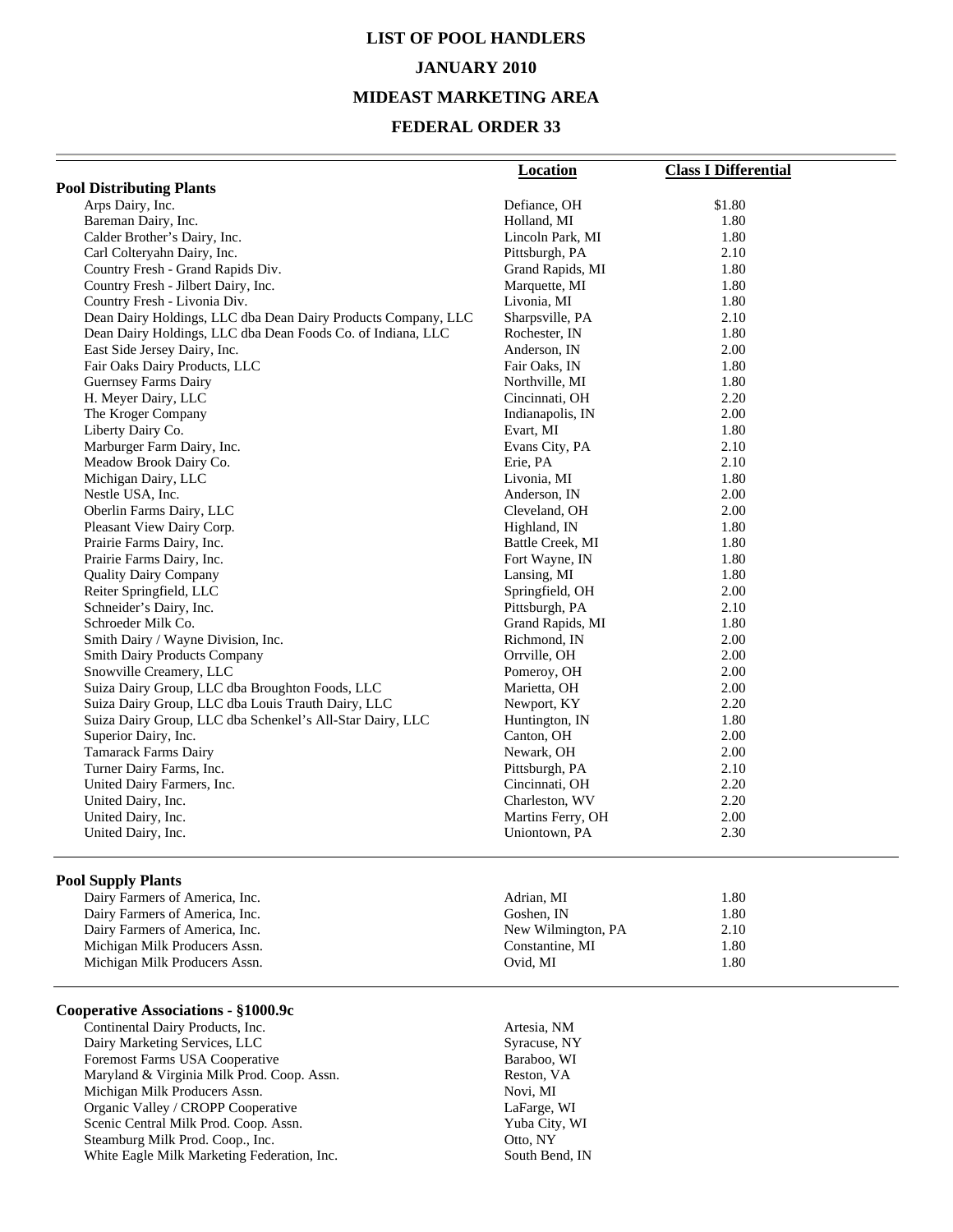# **LIST OF POOL HANDLERS FEBRUARY 2010 MIDEAST MARKETING AREA**

#### **FEDERAL ORDER 33**

|                                                               | Location          | <b>Class I Differential</b> |
|---------------------------------------------------------------|-------------------|-----------------------------|
| <b>Pool Distributing Plants</b>                               |                   |                             |
| Arps Dairy, Inc.                                              | Defiance, OH      | \$1.80                      |
| Bareman Dairy, Inc.                                           | Holland, MI       | 1.80                        |
| Calder Brother's Dairy, Inc.                                  | Lincoln Park, MI  | 1.80                        |
| Carl Colteryahn Dairy, Inc.                                   | Pittsburgh, PA    | 2.10                        |
| Country Fresh - Grand Rapids Div.                             | Grand Rapids, MI  | 1.80                        |
| Country Fresh - Jilbert Dairy, Inc.                           | Marquette, MI     | 1.80                        |
| Country Fresh - Livonia Div.                                  | Livonia, MI       | 1.80                        |
| Dean Dairy Holdings, LLC dba Dean Dairy Products Company, LLC | Sharpsville, PA   | 2.10                        |
| Dean Dairy Holdings, LLC dba Dean Foods Co. of Indiana, LLC   | Rochester, IN     | 1.80                        |
| East Side Jersey Dairy, Inc.                                  | Anderson, IN      | 2.00                        |
| Fair Oaks Dairy Products, LLC                                 | Fair Oaks, IN     | 1.80                        |
| <b>Guernsey Farms Dairy</b>                                   | Northville, MI    | 1.80                        |
| Hartzler Family Dairy, Inc.                                   | Wooster, OH       | 2.00                        |
| H. Meyer Dairy, LLC                                           | Cincinnati, OH    | 2.20                        |
| The Kroger Company                                            | Indianapolis, IN  | 2.00                        |
| Liberty Dairy Co.                                             | Evart, MI         | 1.80                        |
| Marburger Farm Dairy, Inc.                                    | Evans City, PA    | 2.10                        |
| Meadow Brook Dairy Co.                                        | Erie, PA          | 2.10                        |
| Michigan Dairy, LLC                                           | Livonia, MI       | 1.80                        |
| Nestle USA, Inc.                                              | Anderson, IN      | 2.00                        |
| Oberlin Farms Dairy, LLC                                      | Cleveland, OH     | 2.00                        |
| Pleasant View Dairy Corp.                                     | Highland, IN      | 1.80                        |
| Prairie Farms Dairy, Inc.                                     | Battle Creek, MI  | 1.80                        |
| Prairie Farms Dairy, Inc.                                     | Fort Wayne, IN    | 1.80                        |
| <b>Quality Dairy Company</b>                                  | Lansing, MI       | 1.80                        |
| Reiter Springfield, LLC                                       | Springfield, OH   | 2.00                        |
| Schneider's Dairy, Inc.                                       | Pittsburgh, PA    | 2.10                        |
| Schroeder Milk Co.                                            | Grand Rapids, MI  | 1.80                        |
| <b>Smith Dairy Products Company</b>                           | Orrville, OH      | 2.00                        |
| Snowville Creamery, LLC                                       | Pomeroy, OH       | 2.00                        |
| Suiza Dairy Group, LLC dba Broughton Foods, LLC               | Marietta, OH      | 2.00                        |
| Suiza Dairy Group, LLC dba Louis Trauth Dairy, LLC            | Newport, KY       | 2.20                        |
| Suiza Dairy Group, LLC dba Schenkel's All-Star Dairy, LLC     | Huntington, IN    | 1.80                        |
| Superior Dairy, Inc.                                          | Canton, OH        | 2.00                        |
| <b>Tamarack Farms Dairy</b>                                   | Newark, OH        | 2.00                        |
| Turner Dairy Farms, Inc.                                      | Pittsburgh, PA    | 2.10                        |
| United Dairy Farmers, Inc.                                    | Cincinnati, OH    | 2.20                        |
| United Dairy, Inc.                                            | Charleston, WV    | 2.20                        |
| United Dairy, Inc.                                            | Martins Ferry, OH | 2.00                        |
| United Dairy, Inc.                                            | Uniontown, PA     | 2.30                        |
| Wayne Dairy Products, Inc.                                    | Richmond, IN      | 2.00                        |

#### **Pool Supply Plants**

Michigan Milk Producers Assn.

#### **Cooperative Associations - §1000.9c**

Continental Dairy Products, Inc. 47 (2012) Artesia, NM Dairy Marketing Services, LLC Syracuse, NY Foremost Farms USA Cooperative Baraboo, WI Maryland & Virginia Milk Prod. Coop. Assn. Reston, VA Michigan Milk Producers Assn. Novi, MI Organic Valley / CROPP Cooperative LaFarge, WI Scenic Central Milk Prod. Coop. Assn. Yuba City, Yuba City, Steamburg Milk Prod. Coop., Inc. Otto, NY Steamburg Milk Prod. Coop., Inc. Otto, NY White Eagle Milk Marketing Federation, Inc.

Dairy Farmers of America, Inc. 6. 2012 1.80 Adrian, MI 1.80 Dairy Farmers of America, Inc. 6. 1.80<br>
Dairy Farmers of America, Inc. 6. 1.80<br>
2.10<br>
2.10 Dairy Farmers of America, Inc. New Wilmington, PA 2.10 Michigan Milk Producers Assn. Ovid, MI 1.80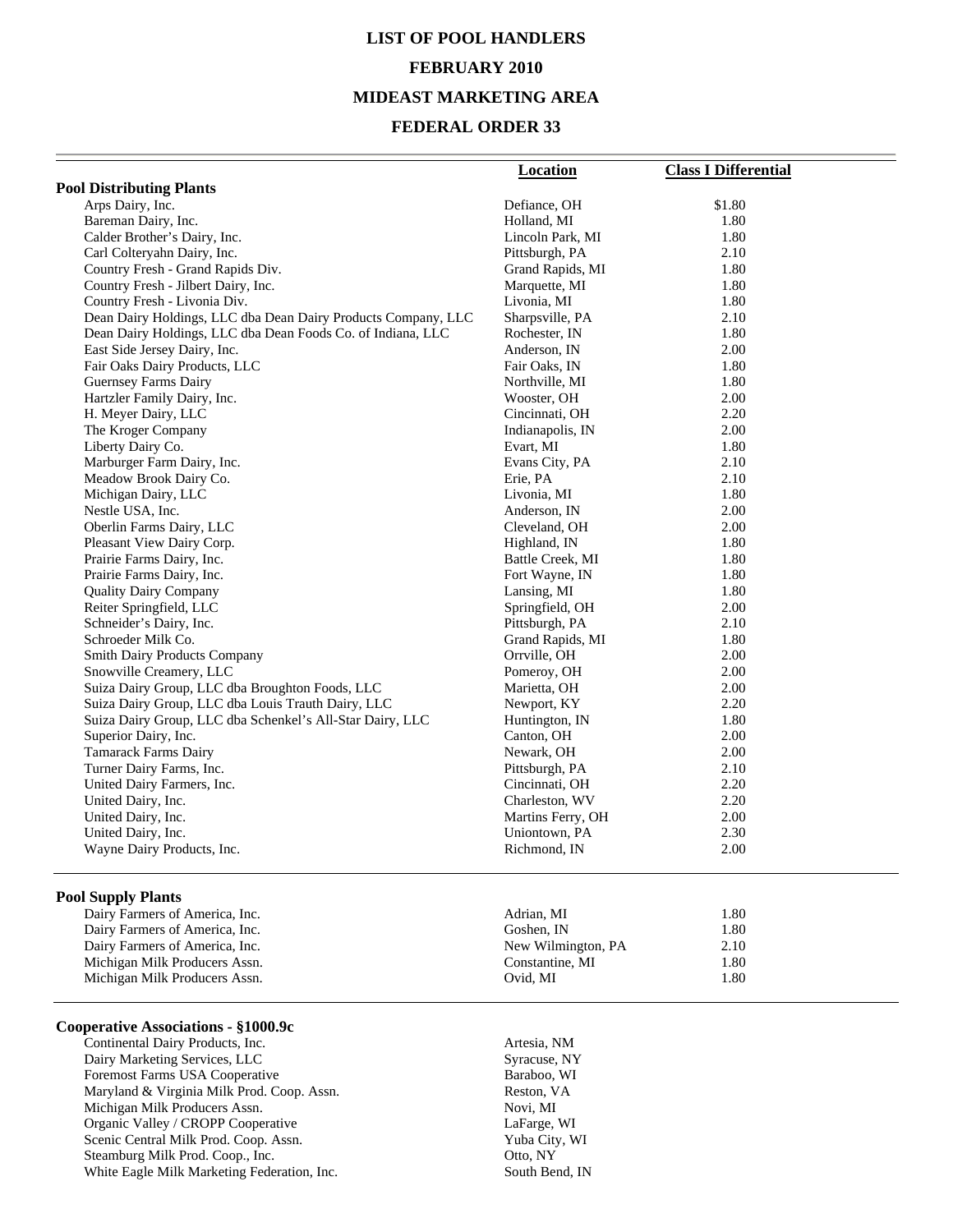# **LIST OF POOL HANDLERS MARCH 2010 MIDEAST MARKETING AREA**

#### **FEDERAL ORDER 33**

|                                                               | <b>Location</b>   | <b>Class I Differential</b> |
|---------------------------------------------------------------|-------------------|-----------------------------|
| <b>Pool Distributing Plants</b>                               |                   |                             |
| Arps Dairy, Inc.                                              | Defiance, OH      | \$1.80                      |
| Bareman Dairy, Inc.                                           | Holland, MI       | 1.80                        |
| Calder Brother's Dairy, Inc.                                  | Lincoln Park, MI  | 1.80                        |
| Carl Colteryahn Dairy, Inc.                                   | Pittsburgh, PA    | 2.10                        |
| Country Fresh - Grand Rapids Div.                             | Grand Rapids, MI  | 1.80                        |
| Country Fresh - Jilbert Dairy, Inc.                           | Marquette, MI     | 1.80                        |
| Country Fresh - Livonia Div.                                  | Livonia, MI       | 1.80                        |
| Dean Dairy Holdings, LLC dba Dean Dairy Products Company, LLC | Sharpsville, PA   | 2.10                        |
| Dean Dairy Holdings, LLC dba Dean Foods Co. of Indiana, LLC   | Rochester, IN     | 1.80                        |
| East Side Jersey Dairy, Inc.                                  | Anderson, IN      | 2.00                        |
| Fair Oaks Dairy Products, LLC                                 | Fair Oaks, IN     | 1.80                        |
| <b>Guernsey Farms Dairy</b>                                   | Northville, MI    | 1.80                        |
| Hartzler Family Dairy, Inc.                                   | Wooster, OH       | 2.00                        |
| H. Meyer Dairy, LLC                                           | Cincinnati, OH    | 2.20                        |
| The Kroger Company                                            | Indianapolis, IN  | 2.00                        |
| Liberty Dairy Co.                                             | Evart, MI         | 1.80                        |
| Marburger Farm Dairy, Inc.                                    | Evans City, PA    | 2.10                        |
| Meadow Brook Dairy Co.                                        | Erie, PA          | 2.10                        |
| Michigan Dairy, LLC                                           | Livonia, MI       | 1.80                        |
| Nestle USA, Inc.                                              | Anderson, IN      | 2.00                        |
| Oberlin Farms Dairy, LLC                                      | Cleveland, OH     | 2.00                        |
| Pleasant View Dairy Corp.                                     | Highland, IN      | 1.80                        |
| Prairie Farms Dairy, Inc.                                     | Battle Creek, MI  | 1.80                        |
| Prairie Farms Dairy, Inc.                                     | Fort Wayne, IN    | 1.80                        |
| <b>Quality Dairy Company</b>                                  | Lansing, MI       | 1.80                        |
| Reiter Springfield, LLC                                       | Springfield, OH   | 2.00                        |
| Schneider's Dairy, Inc.                                       | Pittsburgh, PA    | 2.10                        |
| Schroeder Milk Co.                                            | Grand Rapids, MI  | 1.80                        |
| <b>Smith Dairy Products Company</b>                           | Orrville, OH      | 2.00                        |
| Snowville Creamery, LLC                                       | Pomeroy, OH       | 2.00                        |
| Suiza Dairy Group, LLC dba Broughton Foods, LLC               | Marietta, OH      | 2.00                        |
| Suiza Dairy Group, LLC dba Louis Trauth Dairy, LLC            | Newport, KY       | 2.20                        |
| Suiza Dairy Group, LLC dba Schenkel's All-Star Dairy, LLC     | Huntington, IN    | 1.80                        |
| Superior Dairy, Inc.                                          | Canton, OH        | 2.00                        |
| <b>Tamarack Farms Dairy</b>                                   | Newark, OH        | 2.00                        |
| Turner Dairy Farms, Inc.                                      | Pittsburgh, PA    | 2.10                        |
| United Dairy Farmers, Inc.                                    | Cincinnati, OH    | 2.20                        |
| United Dairy, Inc.                                            | Charleston, WV    | 2.20                        |
| United Dairy, Inc.                                            | Martins Ferry, OH | 2.00                        |
| United Dairy, Inc.                                            | Uniontown, PA     | 2.30                        |
| Wayne Dairy Products, Inc.                                    | Richmond, IN      | 2.00                        |

#### **Pool Supply Plants**

#### **Cooperative Associations - §1000.9c**

Continental Dairy Products, Inc. 47 (2012) Artesia, NM Dairy Marketing Services, LLC Syracuse, NY Foremost Farms USA Cooperative Baraboo, WI Maryland & Virginia Milk Prod. Coop. Assn. <br>Michigan Milk Producers Assn. Reston, VA Novi, MI Michigan Milk Producers Assn. Novi, MI<br>
Organic Valley / CROPP Cooperative LaFarge, WI Organic Valley / CROPP Cooperative LaFarge, WI Scenic Central Milk Prod. Coop. Assn. Yuba City, Yuba City, Steamburg Milk Prod. Coop., Inc. 0tto, NY Steamburg Milk Prod. Coop., Inc. 6. Coop., Inc. 6. Coop., Otto, NY<br>
White Eagle Milk Marketing Federation, Inc. 6. South Bend, IN White Eagle Milk Marketing Federation, Inc.

| Dairy Farmers of America, Inc. | Adrian, MI         | 1.80 |
|--------------------------------|--------------------|------|
| Dairy Farmers of America, Inc. | Goshen. IN         | 1.80 |
| Dairy Farmers of America, Inc. | New Wilmington, PA | 2.10 |
| Michigan Milk Producers Assn.  | Constantine, MI    | 1.80 |
| Michigan Milk Producers Assn.  | Ovid. MI           | 1.80 |
|                                |                    |      |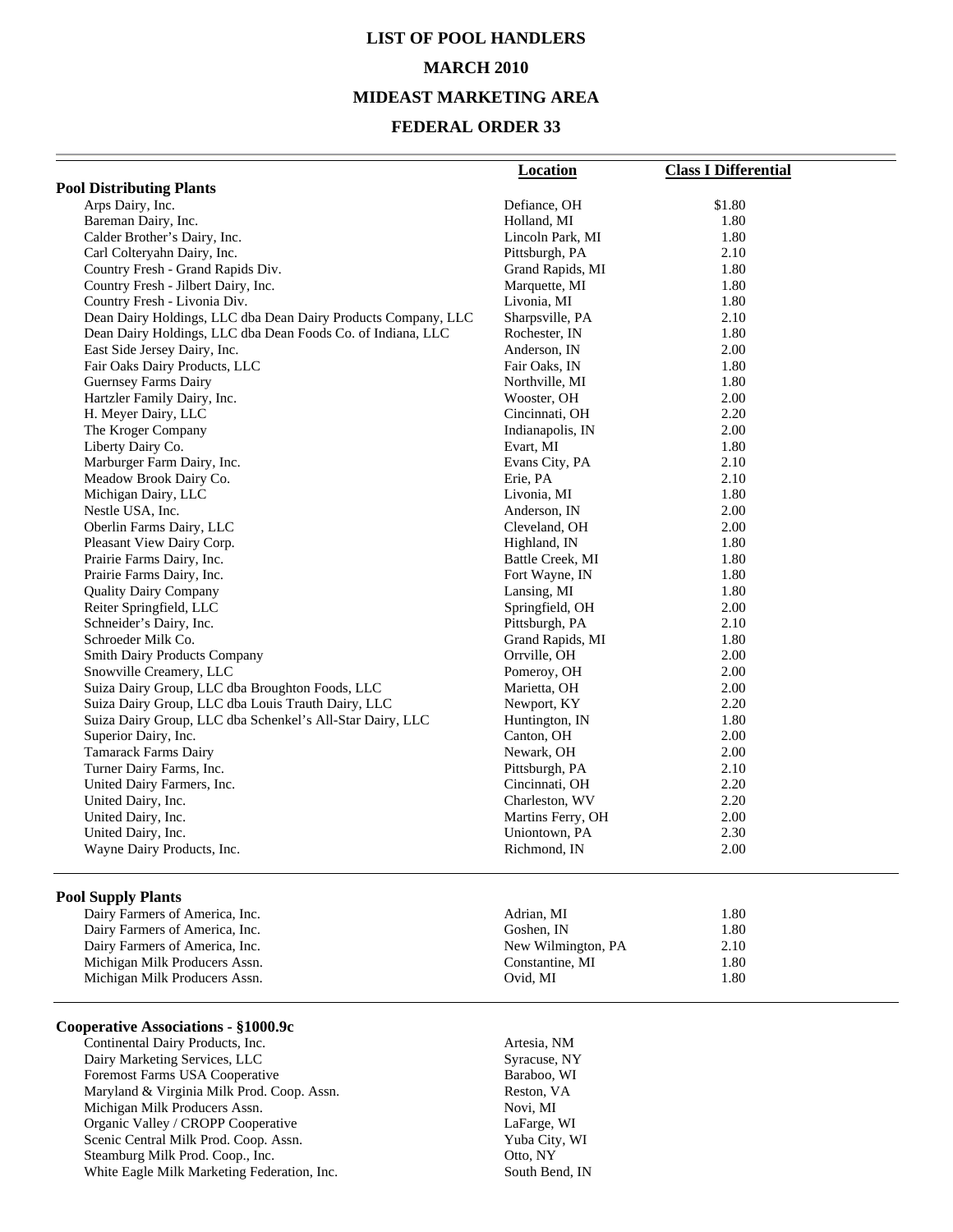# **LIST OF POOL HANDLERS**

#### **APRIL 2010**

#### **MIDEAST MARKETING AREA**

#### **FEDERAL ORDER 33**

|                                                               | <b>Location</b>   | <b>Class I Differential</b> |
|---------------------------------------------------------------|-------------------|-----------------------------|
| <b>Pool Distributing Plants</b>                               |                   |                             |
| Arps Dairy, Inc.                                              | Defiance, OH      | \$1.80                      |
| Bareman Dairy, Inc.                                           | Holland, MI       | 1.80                        |
| Calder Brother's Dairy, Inc.                                  | Lincoln Park, MI  | 1.80                        |
| Carl Colteryahn Dairy, Inc.                                   | Pittsburgh, PA    | 2.10                        |
| Country Fresh - Grand Rapids Div.                             | Grand Rapids, MI  | 1.80                        |
| Country Fresh - Jilbert Dairy, Inc.                           | Marquette, MI     | 1.80                        |
| Country Fresh - Livonia Div.                                  | Livonia, MI       | 1.80                        |
| Dean Dairy Holdings, LLC dba Dean Dairy Products Company, LLC | Sharpsville, PA   | 2.10                        |
| Dean Dairy Holdings, LLC dba Dean Foods Co. of Indiana, LLC   | Rochester, IN     | 1.80                        |
| East Side Jersey Dairy, Inc.                                  | Anderson, IN      | 2.00                        |
| Fair Oaks Dairy Products, LLC                                 | Fair Oaks, IN     | 1.80                        |
| Guernsey Farms Dairy                                          | Northville, MI    | 1.80                        |
| Hartzler Family Dairy, Inc.                                   | Wooster, OH       | 2.00                        |
| H. Meyer Dairy, LLC                                           | Cincinnati, OH    | 2.20                        |
| The Kroger Company                                            | Indianapolis, IN  | 2.00                        |
| Liberty Dairy Co.                                             | Evart, MI         | 1.80                        |
| Marburger Farm Dairy, Inc.                                    | Evans City, PA    | 2.10                        |
| Meadow Brook Dairy Co.                                        | Erie, PA          | 2.10                        |
| Michigan Dairy, LLC                                           | Livonia, MI       | 1.80                        |
| Nestle USA, Inc.                                              | Anderson, IN      | 2.00                        |
| Oberlin Farms Dairy, LLC                                      | Cleveland, OH     | 2.00                        |
| Pleasant View Dairy Corp.                                     | Highland, IN      | 1.80                        |
| Prairie Farms Dairy, Inc.                                     | Battle Creek, MI  | 1.80                        |
| Prairie Farms Dairy, Inc.                                     | Fort Wayne, IN    | 1.80                        |
| <b>Quality Dairy Company</b>                                  | Lansing, MI       | 1.80                        |
| Reiter Springfield, LLC                                       | Springfield, OH   | 2.00                        |
| Schneider's Dairy, Inc.                                       | Pittsburgh, PA    | 2.10                        |
| Schroeder Milk Co.                                            | Grand Rapids, MI  | 1.80                        |
| <b>Smith Dairy Products Company</b>                           | Orrville, OH      | 2.00                        |
| Snowville Creamery, LLC                                       | Pomeroy, OH       | 2.00                        |
| Suiza Dairy Group, LLC dba Broughton Foods, LLC               | Marietta, OH      | 2.00                        |
| Suiza Dairy Group, LLC dba Louis Trauth Dairy, LLC            | Newport, KY       | 2.20                        |
| Suiza Dairy Group, LLC dba Schenkel's All-Star Dairy, LLC     | Huntington, IN    | 1.80                        |
| <b>Tamarack Farms Dairy</b>                                   | Newark, OH        | 2.00                        |
| Toft Dairy, Inc.                                              | Sandusky, OH      | 2.00                        |
| Turner Dairy Farms, Inc.                                      | Pittsburgh, PA    | 2.10                        |
| United Dairy Farmers, Inc.                                    | Cincinnati, OH    | 2.20                        |
| United Dairy, Inc.                                            | Charleston, WV    | 2.20                        |
| United Dairy, Inc.                                            | Martins Ferry, OH | 2.00                        |
| United Dairy, Inc.                                            | Uniontown, PA     | 2.30                        |
| Wayne Dairy Products, Inc.                                    | Richmond, IN      | 2.00                        |

#### **Pool Supply Plants**

| Dairy Farmers of America, Inc. | Adrian. MI         | 1.80 |
|--------------------------------|--------------------|------|
| Dairy Farmers of America, Inc. | Goshen. IN         | 1.80 |
| Dairy Farmers of America, Inc. | New Wilmington, PA | 2.10 |
| Michigan Milk Producers Assn.  | Constantine, MI    | l.80 |
| Michigan Milk Producers Assn.  | Ovid. MI           | 1.80 |

#### **Cooperative Associations - §1000.9c**

 Continental Dairy Products, Inc. Artesia, NM Dairy Marketing Services, LLC<br>
Foremost Farms USA Cooperative<br>
Baraboo, WI Foremost Farms USA Cooperative Baraboo, W<br>
Maryland & Virginia Milk Prod. Coop. Assn. Reston, VA Maryland & Virginia Milk Prod. Coop. Assn. Michigan Milk Producers Assn. Novi, MI Organic Valley / CROPP Cooperative LaFarge, WI Scenic Central Milk Prod. Coop. Assn. Southeast Milk, Inc. **Belleview**, FL Steamburg Milk Prod. Coop., Inc. Otto, NY White Eagle Milk Marketing Federation, Inc. South Bend, IN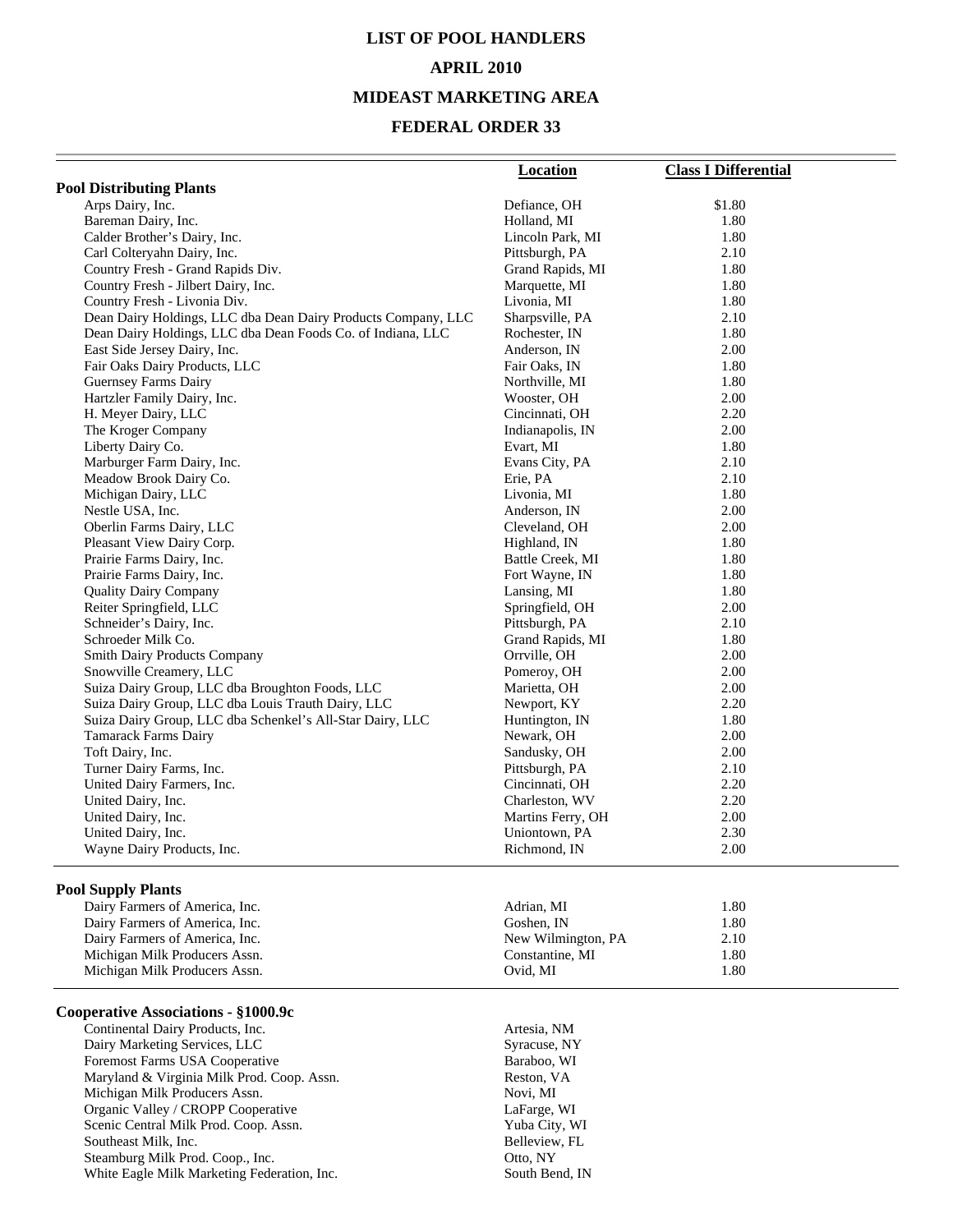### **LIST OF POOL HANDLERS MAY 2010 MIDEAST MARKETING AREA**

#### **FEDERAL ORDER 33**

|                                                               | <b>Location</b>   | <b>Class I Differential</b> |
|---------------------------------------------------------------|-------------------|-----------------------------|
| <b>Pool Distributing Plants</b>                               |                   |                             |
| Arps Dairy, Inc.                                              | Defiance, OH      | \$1.80                      |
| Bareman Dairy, Inc.                                           | Holland, MI       | 1.80                        |
| Calder Brother's Dairy, Inc.                                  | Lincoln Park, MI  | 1.80                        |
| Carl Colteryahn Dairy, Inc.                                   | Pittsburgh, PA    | 2.10                        |
| Country Fresh - Grand Rapids Div.                             | Grand Rapids, MI  | 1.80                        |
| Country Fresh - Jilbert Dairy, Inc.                           | Marquette, MI     | 1.80                        |
| Country Fresh - Livonia Div.                                  | Livonia, MI       | 1.80                        |
| Dean Dairy Holdings, LLC dba Dean Dairy Products Company, LLC | Sharpsville, PA   | 2.10                        |
| Dean Dairy Holdings, LLC dba Dean Foods Co. of Indiana, LLC   | Rochester, IN     | 1.80                        |
| East Side Jersey Dairy, Inc.                                  | Anderson, IN      | 2.00                        |
| Fair Oaks Dairy Products, LLC                                 | Fair Oaks, IN     | 1.80                        |
| <b>Guernsey Farms Dairy</b>                                   | Northville, MI    | 1.80                        |
| H. Meyer Dairy, LLC                                           | Cincinnati, OH    | 2.20                        |
| The Kroger Company                                            | Indianapolis, IN  | 2.00                        |
| Liberty Dairy Co.                                             | Evart, MI         | 1.80                        |
| Marburger Farm Dairy, Inc.                                    | Evans City, PA    | 2.10                        |
| Meadow Brook Dairy Co.                                        | Erie, PA          | 2.10                        |
| Michigan Dairy, LLC                                           | Livonia, MI       | 1.80                        |
| Nestle USA, Inc.                                              | Anderson, IN      | 2.00                        |
| Oberlin Farms Dairy, LLC                                      | Cleveland, OH     | 2.00                        |
| Pleasant View Dairy Corp.                                     | Highland, IN      | 1.80                        |
| Prairie Farms Dairy, Inc.                                     | Battle Creek, MI  | 1.80                        |
| Prairie Farms Dairy, Inc.                                     | Fort Wayne, IN    | 1.80                        |
| <b>Quality Dairy Company</b>                                  | Lansing, MI       | 1.80                        |
| Reiter Springfield, LLC                                       | Springfield, OH   | 2.00                        |
| Schneider's Dairy, Inc.                                       | Pittsburgh, PA    | 2.10                        |
| Schroeder Milk Co.                                            | Grand Rapids, MI  | 1.80                        |
| <b>Smith Dairy Products Company</b>                           | Orrville, OH      | 2.00                        |
| Snowville Creamery, LLC                                       | Pomeroy, OH       | 2.00                        |
| Suiza Dairy Group, LLC dba Broughton Foods, LLC               | Marietta, OH      | 2.00                        |
| Suiza Dairy Group, LLC dba Louis Trauth Dairy, LLC            | Newport, KY       | 2.20                        |
| Suiza Dairy Group, LLC dba Schenkel's All-Star Dairy, LLC     | Huntington, IN    | 1.80                        |
| <b>Tamarack Farms Dairy</b>                                   | Newark, OH        | 2.00                        |
| Toft Dairy, Inc.                                              | Sandusky, OH      | 2.00                        |
| Turner Dairy Farms, Inc.                                      | Pittsburgh, PA    | 2.10                        |
| United Dairy, Inc.                                            | Charleston, WV    | 2.20                        |
| United Dairy, Inc.                                            | Martins Ferry, OH | 2.00                        |
| United Dairy, Inc.                                            | Uniontown, PA     | 2.30                        |
| Wayne Dairy Products, Inc.                                    | Richmond, IN      | 2.00                        |
| <b>Western Quality Foods</b>                                  | Cedar City, UT    | 1.60                        |
|                                                               |                   |                             |

#### **Pool Supply Plants**

| .                              |                    |      |  |
|--------------------------------|--------------------|------|--|
| Dairy Farmers of America, Inc. | New Wilmington, PA | 2.10 |  |
| Michigan Milk Producers Assn.  | Constantine. MI    | 1.80 |  |
| Michigan Milk Producers Assn.  | Ovid. MI           | 1.80 |  |

#### **Cooperative Associations - §1000.9c**

Continental Dairy Products, Inc. 6. (2008) 2012 12:30 Artesia, NM Cooperative Milk Producers Assn. Cooperative Milk Producers Assn. Blackstone, V. Dairy Marketing Services, LLC Syracuse, NY Dairy Marketing Services, LLC<br>
Foremost Farms USA Cooperative Baraboo, WI Foremost Farms USA Cooperative Baraboo, W<br>
Maryland & Virginia Milk Prod. Coop. Assn. Reston, VA Maryland & Virginia Milk Prod. Coop. Assn. <br>Michigan Milk Producers Assn. <br>Novi, MI Michigan Milk Producers Assn.<br>
Scenic Central Milk Prod. Coop. Assn.<br>
Yuba City, WI Scenic Central Milk Prod. Coop. Assn. Steamburg Milk Prod. Coop., Inc. 69 (2015) 67 (2016) 78 (2016) 78 (2016) 78 (2016) 78 (2017) 79 (2017) 79 (2017) 79 (2017) 79 (2017) 79 (2017) 79 (2017) 79 (2017) 79 (2017) 79 (2017) 79 (2017) 79 (2017) 79 (2017) 79 (2017) White Eagle Milk Marketing Federation, Inc. South Bend, IN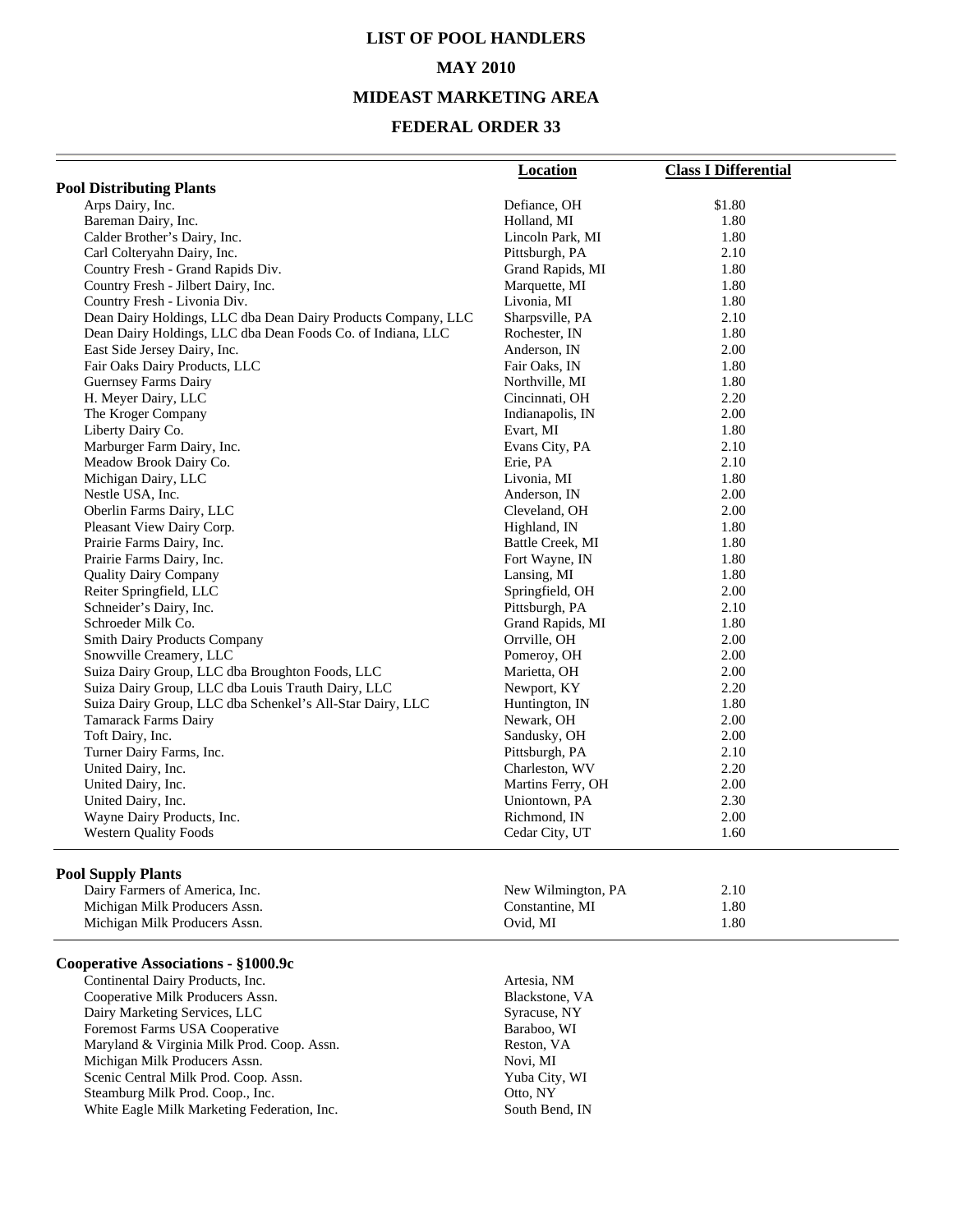# **LIST OF POOL HANDLERS JUNE 2010**

#### **MIDEAST MARKETING AREA**

### **FEDERAL ORDER 33**

|                                                               | <b>Location</b>   | <b>Class I Differential</b> |
|---------------------------------------------------------------|-------------------|-----------------------------|
| <b>Pool Distributing Plants</b>                               |                   |                             |
| Arps Dairy, Inc.                                              | Defiance, OH      | \$1.80                      |
| Bareman Dairy, Inc.                                           | Holland, MI       | 1.80                        |
| Calder Brother's Dairy, Inc.                                  | Lincoln Park, MI  | 1.80                        |
| Carl Colteryahn Dairy, Inc.                                   | Pittsburgh, PA    | 2.10                        |
| Country Fresh - Grand Rapids Div.                             | Grand Rapids, MI  | 1.80                        |
| Country Fresh - Jilbert Dairy, Inc.                           | Marquette, MI     | 1.80                        |
| Country Fresh - Livonia Div.                                  | Livonia, MI       | 1.80                        |
| Dean Dairy Holdings, LLC dba Dean Dairy Products Company, LLC | Sharpsville, PA   | 2.10                        |
| Dean Dairy Holdings, LLC dba Dean Foods Co. of Indiana, LLC   | Rochester, IN     | 1.80                        |
| East Side Jersey Dairy, Inc.                                  | Anderson, IN      | 2.00                        |
| Fair Oaks Dairy Products, LLC                                 | Fair Oaks, IN     | 1.80                        |
| <b>Guernsey Farms Dairy</b>                                   | Northville, MI    | 1.80                        |
| H. Meyer Dairy, LLC                                           | Cincinnati, OH    | 2.20                        |
| The Kroger Company                                            | Indianapolis, IN  | 2.00                        |
| Liberty Dairy Co.                                             | Evart, MI         | 1.80                        |
| Marburger Farm Dairy, Inc.                                    | Evans City, PA    | 2.10                        |
| Meadow Brook Dairy Co.                                        | Erie, PA          | 2.10                        |
| Michigan Dairy, LLC                                           | Livonia, MI       | 1.80                        |
| Nestle USA, Inc.                                              | Anderson, IN      | 2.00                        |
| Oberlin Farms Dairy, LLC                                      | Cleveland, OH     | 2.00                        |
| Pleasant View Dairy Corp.                                     | Highland, IN      | 1.80                        |
| Prairie Farms Dairy, Inc.                                     | Battle Creek, MI  | 1.80                        |
| Prairie Farms Dairy, Inc.                                     | Fort Wayne, IN    | 1.80                        |
| <b>Quality Dairy Company</b>                                  | Lansing, MI       | 1.80                        |
| Reiter Springfield, LLC                                       | Springfield, OH   | 2.00                        |
| Schneider's Dairy, Inc.                                       | Pittsburgh, PA    | 2.10                        |
| Schroeder Milk Co.                                            | Grand Rapids, MI  | 1.80                        |
| <b>Smith Dairy Products Company</b>                           | Orrville, OH      | 2.00                        |
| Snowville Creamery, LLC                                       | Pomeroy, OH       | 2.00                        |
| Suiza Dairy Group, LLC dba Broughton Foods, LLC               | Marietta, OH      | 2.00                        |
| Suiza Dairy Group, LLC dba Louis Trauth Dairy, LLC            | Newport, KY       | 2.20                        |
| Suiza Dairy Group, LLC dba Schenkel's All-Star Dairy, LLC     | Huntington, IN    | 1.80                        |
| <b>Tamarack Farms Dairy</b>                                   | Newark, OH        | 2.00                        |
| Toft Dairy, Inc.                                              | Sandusky, OH      | 2.00                        |
| Turner Dairy Farms, Inc.                                      | Pittsburgh, PA    | 2.10                        |
| United Dairy, Inc.                                            | Charleston, WV    | 2.20                        |
| United Dairy, Inc.                                            | Martins Ferry, OH | 2.00                        |
| United Dairy, Inc.                                            | Uniontown, PA     | 2.30                        |
| Wayne Dairy Products, Inc.                                    | Richmond, IN      | 2.00                        |
| <b>Western Quality Foods</b>                                  | Cedar City, UT    | 1.60                        |

#### **Pool Supply Plants**

| Dairy Farmers of America, Inc. | Adrian. MI         | 1.80 |  |
|--------------------------------|--------------------|------|--|
| Dairy Farmers of America, Inc. | Goshen. IN         | 1.80 |  |
| Dairy Farmers of America, Inc. | New Wilmington, PA | 2.10 |  |
| Michigan Milk Producers Assn.  | Constantine, MI    | 1.80 |  |
| Michigan Milk Producers Assn.  | Ovid. MI           | 1.80 |  |

#### **Cooperative Associations - §1000.9c**

**Continental Dairy Products, Inc.** Artesia, NM<br>
Dairy Marketing Services, LLC<br>
Syracuse, NY Dairy Marketing Services, LLC<br>
Foremost Farms USA Cooperative Baraboo, WI Foremost Farms USA Cooperative Baraboo,<br>
Michigan Milk Producers Assn. Novi, MI Michigan Milk Producers Assn. Novi, MI<br>
Scenic Central Milk Prod. Coop. Assn. Yuba City, WI Scenic Central Milk Prod. Coop. Assn. Steamburg Milk Prod. Coop., Inc. 0010 0010, NY White Eagle Milk Marketing Federation, Inc. South Bend, IN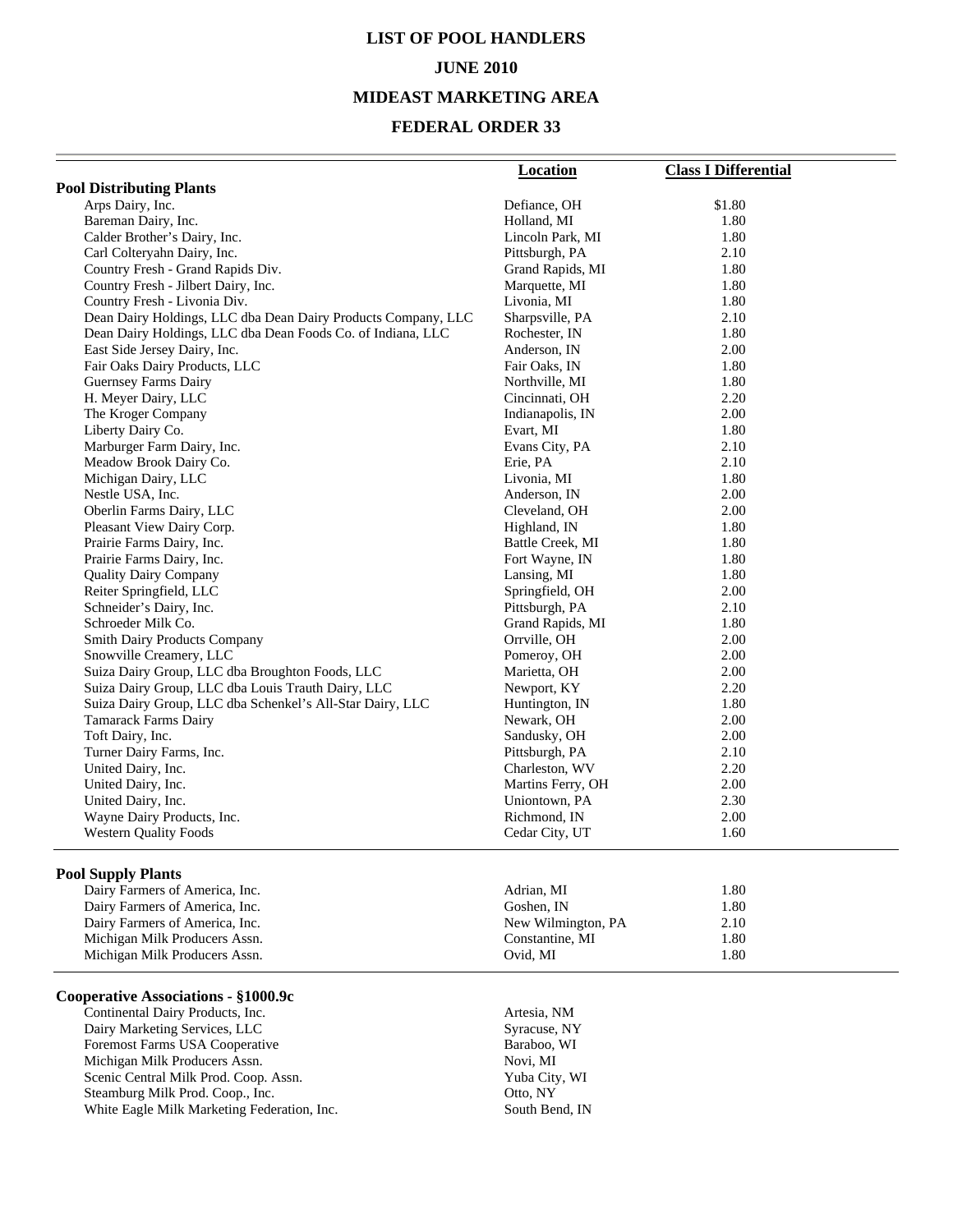### **LIST OF POOL HANDLERS JULY 2010 MIDEAST MARKETING AREA**

#### **FEDERAL ORDER 33**

|                                                               | Location          | <b>Class I Differential</b> |
|---------------------------------------------------------------|-------------------|-----------------------------|
| <b>Pool Distributing Plants</b>                               |                   |                             |
| Arps Dairy, Inc.                                              | Defiance, OH      | \$1.80                      |
| Bareman Dairy, Inc.                                           | Holland, MI       | 1.80                        |
| Calder Brother's Dairy, Inc.                                  | Lincoln Park, MI  | 1.80                        |
| Carl Colteryahn Dairy, Inc.                                   | Pittsburgh, PA    | 2.10                        |
| Country Fresh - Grand Rapids Div.                             | Grand Rapids, MI  | 1.80                        |
| Country Fresh - Jilbert Dairy, Inc.                           | Marquette, MI     | 1.80                        |
| Country Fresh - Livonia Div.                                  | Livonia, MI       | 1.80                        |
| Dean Dairy Holdings, LLC dba Dean Dairy Products Company, LLC | Sharpsville, PA   | 2.10                        |
| Dean Dairy Holdings, LLC dba Dean Foods Co. of Indiana, LLC   | Rochester, IN     | 1.80                        |
| East Side Jersey Dairy, Inc.                                  | Anderson, IN      | 2.00                        |
| Fair Oaks Dairy Products, LLC                                 | Fair Oaks, IN     | 1.80                        |
| <b>Guernsey Farms Dairy</b>                                   | Northville, MI    | 1.80                        |
| H. Meyer Dairy, LLC                                           | Cincinnati, OH    | 2.20                        |
| The Kroger Company                                            | Indianapolis, IN  | 2.00                        |
| Liberty Dairy Co.                                             | Evart, MI         | 1.80                        |
| Marburger Farm Dairy, Inc.                                    | Evans City, PA    | 2.10                        |
| Meadow Brook Dairy Co.                                        | Erie, PA          | 2.10                        |
| Michigan Dairy, LLC                                           | Livonia, MI       | 1.80                        |
| Nestle USA, Inc.                                              | Anderson, IN      | 2.00                        |
| Oberlin Farms Dairy, LLC                                      | Cleveland, OH     | 2.00                        |
| Pleasant View Dairy Corp.                                     | Highland, IN      | 1.80                        |
| Prairie Farms Dairy, Inc.                                     | Battle Creek, MI  | 1.80                        |
| Prairie Farms Dairy, Inc.                                     | Fort Wayne, IN    | 1.80                        |
| <b>Quality Dairy Company</b>                                  | Lansing, MI       | 1.80                        |
| Reiter Springfield, LLC                                       | Springfield, OH   | 2.00                        |
| Schneider's Dairy, Inc.                                       | Pittsburgh, PA    | 2.10                        |
| Schroeder Milk Co.                                            | Grand Rapids, MI  | 1.80                        |
| Smith Dairy Products Company                                  | Orrville, OH      | 2.00                        |
| Snowville Creamery, LLC                                       | Pomeroy, OH       | 2.00                        |
| Suiza Dairy Group, LLC dba Broughton Foods, LLC               | Marietta, OH      | 2.00                        |
| Suiza Dairy Group, LLC dba Louis Trauth Dairy, LLC            | Newport, KY       | 2.20                        |
| Suiza Dairy Group, LLC dba Schenkel's All-Star Dairy, LLC     | Huntington, IN    | 1.80                        |
| <b>Tamarack Farms Dairy</b>                                   | Newark, OH        | 2.00                        |
| Toft Dairy, Inc.                                              | Sandusky, OH      | 2.00                        |
| Turner Dairy Farms, Inc.                                      | Pittsburgh, PA    | 2.10                        |
| United Dairy, Inc.                                            | Charleston, WV    | 2.20                        |
| United Dairy, Inc.                                            | Martins Ferry, OH | 2.00                        |
| United Dairy, Inc.                                            | Uniontown, PA     | 2.30                        |
| Wayne Dairy Products, Inc.                                    | Richmond, IN      | 2.00                        |
| <b>Western Quality Foods</b>                                  | Cedar City, UT    | 1.60                        |
|                                                               |                   |                             |

#### **Pool Supply Plants**

| .<br>Dairy Farmers of America, Inc. | Adrian. MI         | 1.80  |  |
|-------------------------------------|--------------------|-------|--|
| Dairy Farmers of America, Inc.      | New Wilmington, PA | 2.10  |  |
| Michigan Milk Producers Assn.       | Ovid. MI           | . .80 |  |

#### **Cooperative Associations - §1000.9c**

Continental Dairy Products, Inc.<br>
Dairy Marketing Services, LLC<br>
Syracuse, NY Dairy Marketing Services, LLC<br>
Foremost Farms USA Cooperative<br>
Baraboo, WI Foremost Farms USA Cooperative Baraboo,<br>
Michigan Milk Producers Assn. Novi, MI Michigan Milk Producers Assn.<br>
Organic Valley / CROPP Cooperative LaFarge, WI Organic Valley / CROPP Cooperative LaFarge, WI<br>
Scenic Central Milk Prod. Coop. Assn. Yuba City, WI Scenic Central Milk Prod. Coop. Assn. Yuba City, Yuba City, Steamburg Milk Prod. Coop., Inc. (2007) Steamburg Milk Prod. Coop., Inc. White Eagle Milk Marketing Federation, Inc. South Bend, IN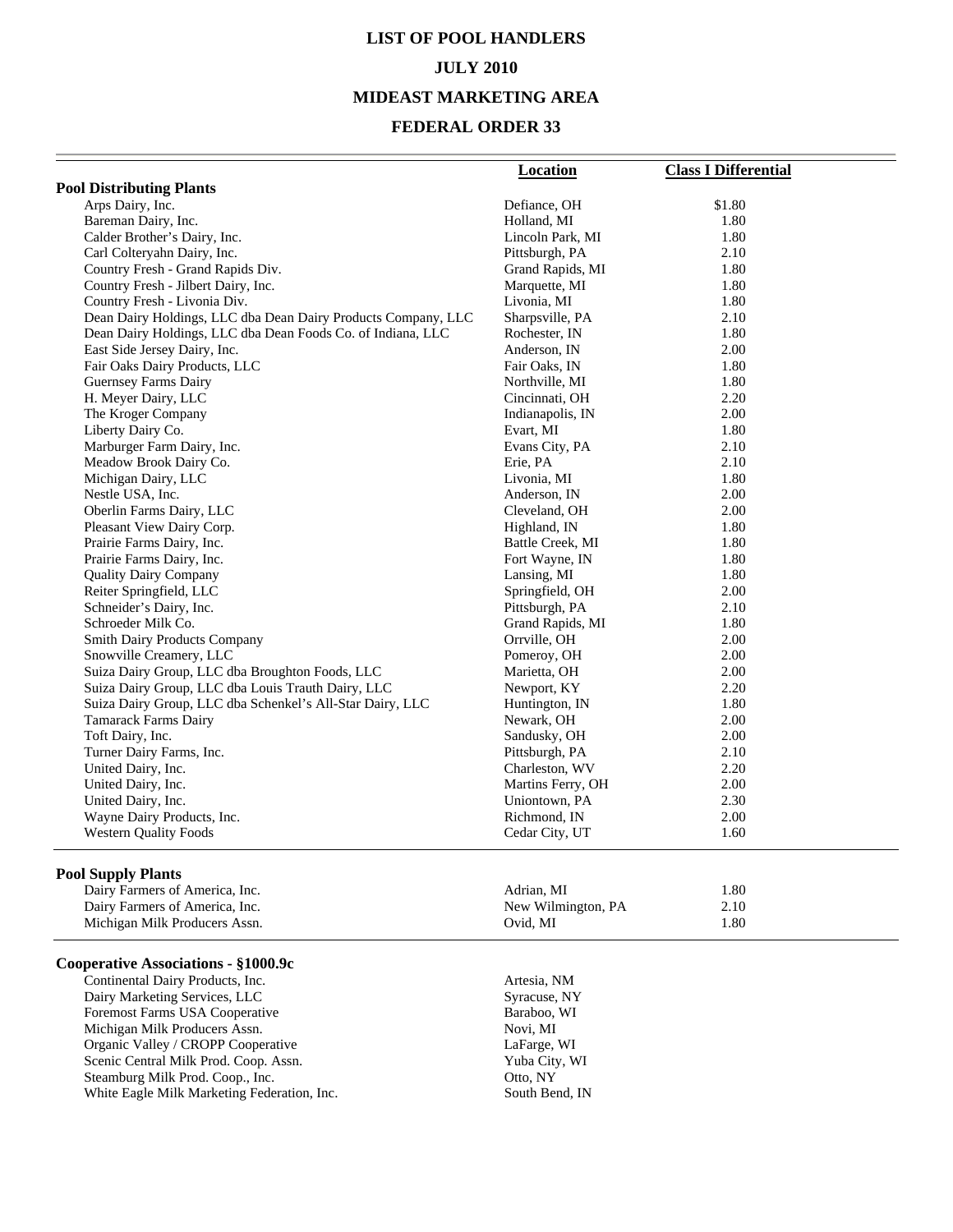### **LIST OF POOL HANDLERS AUGUST 2010 MIDEAST MARKETING AREA**

### **FEDERAL ORDER 33**

|                                                               | <b>Location</b>    | <b>Class I Differential</b> |
|---------------------------------------------------------------|--------------------|-----------------------------|
| <b>Pool Distributing Plants</b>                               |                    |                             |
| Arps Dairy, Inc.                                              | Defiance, OH       | \$1.80                      |
| Bareman Dairy, Inc.                                           | Holland, MI        | 1.80                        |
| Calder Brother's Dairy, Inc.                                  | Lincoln Park, MI   | 1.80                        |
| Carl Colteryahn Dairy, Inc.                                   | Pittsburgh, PA     | 2.10                        |
| Country Fresh - Grand Rapids Div.                             | Grand Rapids, MI   | 1.80                        |
| Country Fresh - Jilbert Dairy, Inc.                           | Marquette, MI      | 1.80                        |
| Country Fresh - Livonia Div.                                  | Livonia, MI        | 1.80                        |
| Dean Dairy Holdings, LLC dba Dean Dairy Products Company, LLC | Sharpsville, PA    | 2.10                        |
| Dean Dairy Holdings, LLC dba Dean Foods Co. of Indiana, LLC   | Rochester, IN      | 1.80                        |
| East Side Jersey Dairy, Inc.                                  | Anderson, IN       | 2.00                        |
| Fair Oaks Dairy Products, LLC                                 | Fair Oaks, IN      | 1.80                        |
| Guernsey Farms Dairy                                          | Northville, MI     | 1.80                        |
| H. Meyer Dairy, LLC                                           | Cincinnati, OH     | 2.20                        |
| The Kroger Company                                            | Indianapolis, IN   | 2.00                        |
| Liberty Dairy Co.                                             | Evart, MI          | 1.80                        |
| Marburger Farm Dairy, Inc.                                    | Evans City, PA     | 2.10                        |
| Meadow Brook Dairy Co.                                        | Erie, PA           | 2.10                        |
| Michigan Dairy, LLC                                           | Livonia, MI        | 1.80                        |
| Nestle USA, Inc.                                              | Anderson, IN       | 2.00                        |
| Oberlin Farms Dairy, LLC                                      | Cleveland, OH      | 2.00                        |
| Pleasant View Dairy Corp.                                     | Highland, IN       | 1.80                        |
| Prairie Farms Dairy, Inc.                                     | Battle Creek, MI   | 1.80                        |
| Prairie Farms Dairy, Inc.                                     | Fort Wayne, IN     | 1.80                        |
| <b>Quality Dairy Company</b>                                  | Lansing, MI        | 1.80                        |
| Reiter Springfield, LLC                                       | Springfield, OH    | 2.00                        |
| Schneider's Dairy, Inc.                                       | Pittsburgh, PA     | 2.10                        |
| Schroeder Milk Co.                                            | Grand Rapids, MI   | 1.80                        |
| <b>Smith Dairy Products Company</b>                           | Orrville, OH       | 2.00                        |
| Snowville Creamery, LLC                                       | Pomeroy, OH        | 2.00                        |
| Suiza Dairy Group, LLC dba Broughton Foods, LLC               | Marietta, OH       | 2.00                        |
| Suiza Dairy Group, LLC dba Louis Trauth Dairy, LLC            | Newport, KY        | 2.20                        |
| Suiza Dairy Group, LLC dba Schenkel's All-Star Dairy, LLC     | Huntington, IN     | 1.80                        |
| <b>Tamarack Farms Dairy</b>                                   | Newark, OH         | 2.00                        |
| Toft Dairy, Inc.                                              | Sandusky, OH       | 2.00                        |
| Turner Dairy Farms, Inc.                                      | Pittsburgh, PA     | 2.10                        |
| United Dairy, Inc.                                            | Charleston, WV     | 2.20                        |
| United Dairy, Inc.                                            | Martins Ferry, OH  | 2.00                        |
| United Dairy, Inc.                                            | Uniontown, PA      | 2.30                        |
| Wayne Dairy Products, Inc.                                    | Richmond, IN       | 2.00                        |
| <b>Western Quality Foods</b>                                  | Cedar City, UT     | 1.60                        |
| <b>Pool Supply Plants</b>                                     |                    |                             |
| Dairy Farmers of America, Inc.                                | Adrian, MI         | 1.80                        |
| Dairy Farmers of America, Inc.                                | New Wilmington, PA | 2.10                        |
| <b>Foremost Farms USA</b>                                     | Elkhorn, WI        | 1.75                        |
| Michigan Milk Producers Assn.                                 | Constantine, MI    | 1.80                        |
| Michigan Milk Producers Assn.                                 | Ovid, MI           | 1.80                        |

#### **Cooperative Associations - §1000.9c**

Michigan Milk Producers Assn.

**Continental Dairy Products, Inc.** Artesia, NM<br> **Dairy Marketing Services, LLC** Syracuse, NY Dairy Marketing Services, LLC<br>
Foremost Farms USA Cooperative Baraboo, WI Foremost Farms USA Cooperative Baraboo,<br>
Michigan Milk Producers Assn. Novi, MI Michigan Milk Producers Assn.<br>
Organic Valley / CROPP Cooperative LaFarge, WI Organic Valley / CROPP Cooperative Scenic Central Milk Prod. Coop. Assn. Yuba City, WI Steamburg Milk Prod. Coop., Inc. Coop. 2016, NY White Eagle Milk Marketing Federation, Inc. South Bend, IN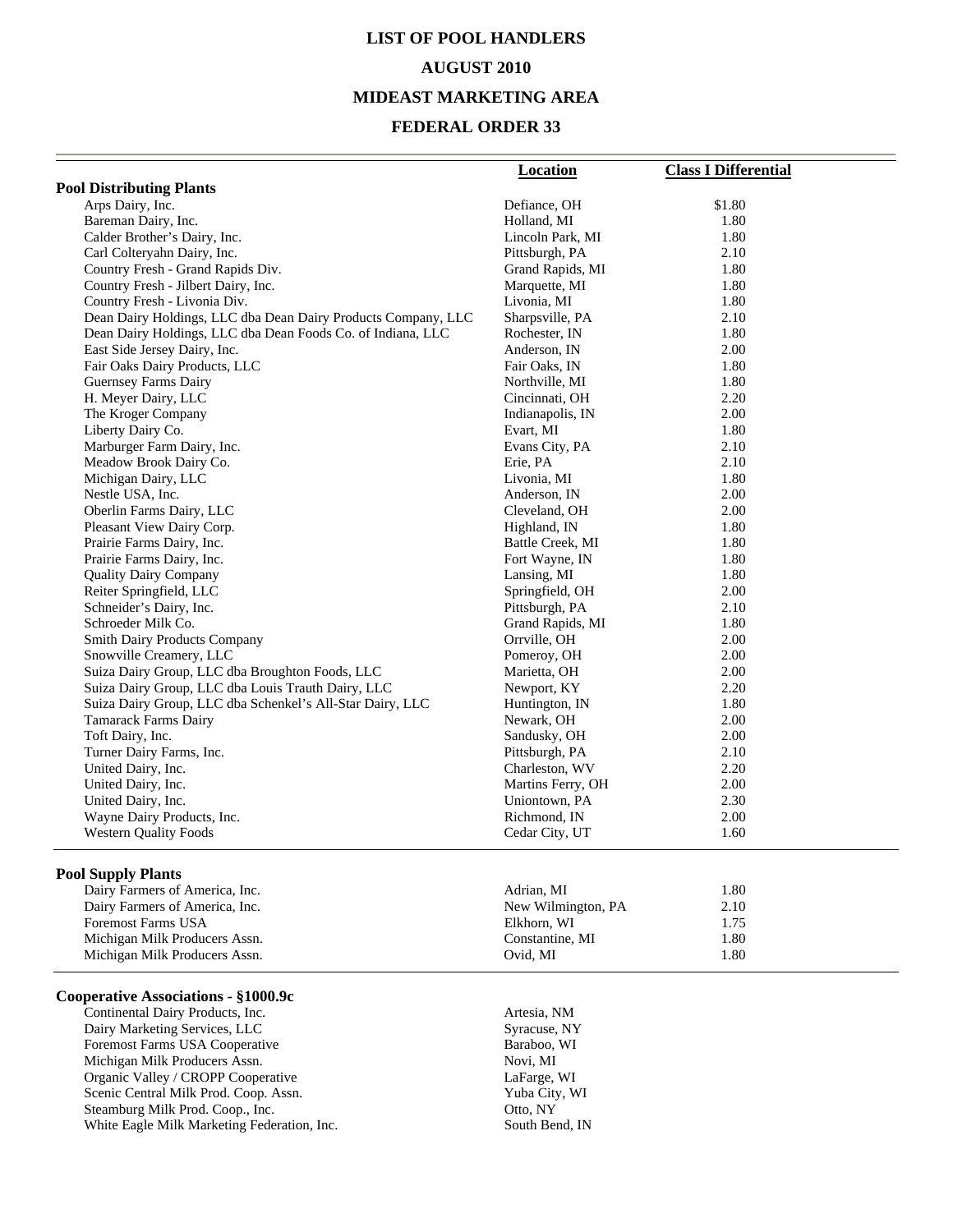# **LIST OF POOL HANDLERS SEPTEMBER 2010 MIDEAST MARKETING AREA**

#### **FEDERAL ORDER 33**

|                                                               | <b>Location</b>    | <b>Class I Differential</b> |
|---------------------------------------------------------------|--------------------|-----------------------------|
| <b>Pool Distributing Plants</b>                               |                    |                             |
| Arps Dairy, Inc.                                              | Defiance, OH       | \$1.80                      |
| Bareman Dairy, Inc.                                           | Holland, MI        | 1.80                        |
| Calder Brother's Dairy, Inc.                                  | Lincoln Park, MI   | 1.80                        |
| Carl Colteryahn Dairy, Inc.                                   | Pittsburgh, PA     | 2.10                        |
| Country Fresh - Grand Rapids Div.                             | Grand Rapids, MI   | 1.80                        |
| Country Fresh - Jilbert Dairy, Inc.                           | Marquette, MI      | 1.80                        |
| Country Fresh - Livonia Div.                                  | Livonia, MI        | 1.80                        |
| Dean Dairy Holdings, LLC dba Dean Dairy Products Company, LLC | Sharpsville, PA    | 2.10                        |
| Dean Dairy Holdings, LLC dba Dean Foods Co. of Indiana, LLC   | Rochester, IN      | 1.80                        |
| East Side Jersey Dairy, Inc.                                  | Anderson, IN       | 2.00                        |
| Fair Oaks Dairy Products, LLC                                 | Fair Oaks, IN      | 1.80                        |
| Guernsey Farms Dairy                                          | Northville, MI     | 1.80                        |
| H. Meyer Dairy, LLC                                           | Cincinnati, OH     | 2.20                        |
| Hartzler Family Dairy, Inc.                                   | Wooster, OH        | 2.00                        |
| The Kroger Company                                            | Indianapolis, IN   | 2.00                        |
| Liberty Dairy Co.                                             | Evart, MI          | 1.80                        |
| Marburger Farm Dairy, Inc.                                    | Evans City, PA     | 2.10                        |
| Meadow Brook Dairy Co.                                        | Erie, PA           | 2.10                        |
| Michigan Dairy, LLC                                           | Livonia, MI        | 1.80                        |
| Nestle USA, Inc.                                              | Anderson, IN       | 2.00                        |
| Oberlin Farms Dairy, LLC                                      | Cleveland, OH      | 2.00                        |
| Pleasant View Dairy Corp.                                     | Highland, IN       | 1.80                        |
| Prairie Farms Dairy, Inc.                                     | Battle Creek, MI   | 1.80                        |
| Prairie Farms Dairy, Inc.                                     | Fort Wayne, IN     | 1.80                        |
| <b>Quality Dairy Company</b>                                  | Lansing, MI        | 1.80                        |
| Reiter Springfield, LLC                                       | Springfield, OH    | 2.00                        |
| Schneider's Dairy, Inc.                                       | Pittsburgh, PA     | 2.10                        |
| Schroeder Milk Co.                                            | Grand Rapids, MI   | 1.80                        |
| <b>Smith Dairy Products Company</b>                           | Orrville, OH       | 2.00                        |
| Snowville Creamery, LLC                                       | Pomeroy, OH        | 2.00                        |
| Suiza Dairy Group, LLC dba Broughton Foods, LLC               | Marietta, OH       | 2.00                        |
| Suiza Dairy Group, LLC dba Louis Trauth Dairy, LLC            | Newport, KY        | 2.20                        |
| Suiza Dairy Group, LLC dba Schenkel's All-Star Dairy, LLC     | Huntington, IN     | 1.80                        |
| Tamarack Farms Dairy                                          | Newark, OH         | 2.00                        |
| Toft Dairy, Inc.                                              | Sandusky, OH       | 2.00                        |
| Turner Dairy Farms, Inc.                                      | Pittsburgh, PA     | 2.10                        |
| United Dairy, Inc.                                            | Charleston, WV     | 2.20                        |
| United Dairy, Inc.                                            | Martins Ferry, OH  | 2.00                        |
| United Dairy, Inc.                                            | Uniontown, PA      | 2.30                        |
| Wayne Dairy Products, Inc.                                    | Richmond, IN       | 2.00                        |
|                                                               |                    |                             |
| <b>Pool Supply Plants</b>                                     |                    |                             |
| Dairy Farmers of America, Inc.                                | Adrian, MI         | 1.80                        |
| Dairy Farmers of America, Inc.                                | New Wilmington, PA | 2.10                        |
| <b>Foremost Farms USA</b>                                     | Elkhorn, WI        | 1.75                        |
| Michigan Milk Producers Assn.                                 | Ovid, MI           | 1.80                        |

#### **Cooperative Associations - §1000.9c**

Continental Dairy Products, Inc.<br>
Dairy Marketing Services, LLC<br>
Syracuse, NY Dairy Marketing Services, LLC<br>
Foremost Farms USA Cooperative<br>
Baraboo, WI Foremost Farms USA Cooperative Baraboo,<br>
Michigan Milk Producers Assn. Novi, MI Michigan Milk Producers Assn. Novi, MI<br>
Organic Valley / CROPP Cooperative LaFarge, WI Organic Valley / CROPP Cooperative LaFarge, WI<br>
Scenic Central Milk Prod. Coop. Assn. Yuba City, WI Scenic Central Milk Prod. Coop. Assn. Steamburg Milk Prod. Coop., Inc. Coop., Communication Control Control Coop., Inc. White Eagle Milk Marketing Federation, Inc. South Bend, IN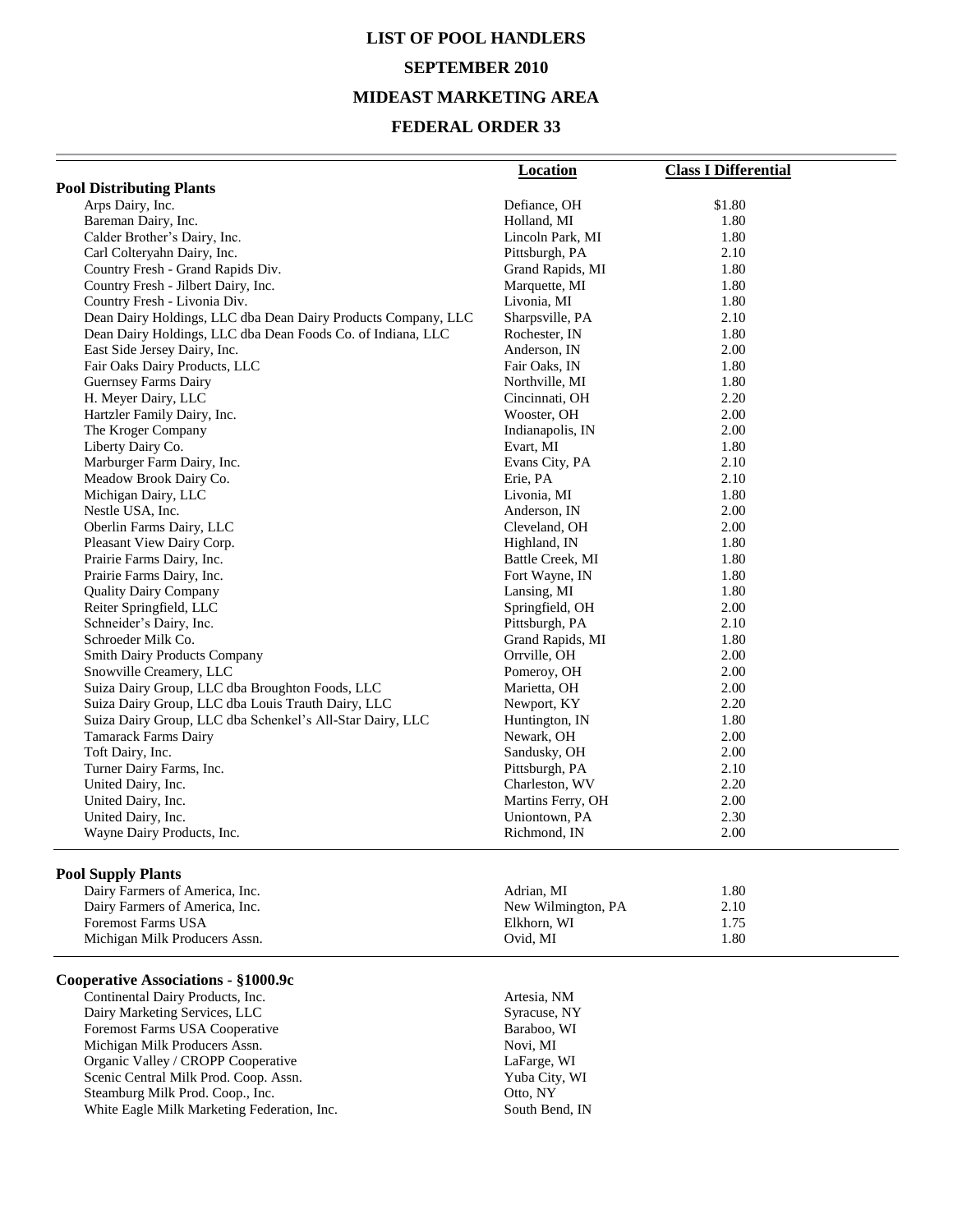# **LIST OF POOL HANDLERS OCTOBER 2010 MIDEAST MARKETING AREA**

#### **FEDERAL ORDER 33**

| <b>Pool Distributing Plants</b><br>\$1.80<br>Agropur, Inc.<br>Grand Rapids, MI<br>Arps Dairy, Inc.<br>Defiance, OH<br>1.80<br>Bareman Dairy, Inc.<br>Holland, MI<br>1.80<br>C. F. Burger Creamery<br>Detroit, MI<br>1.80<br>Calder Brother's Dairy, Inc.<br>1.80<br>Lincoln Park, MI<br>Carl Colteryahn Dairy, Inc.<br>Pittsburgh, PA<br>2.10<br>Country Fresh - Grand Rapids Div.<br>Grand Rapids, MI<br>1.80<br>1.80<br>Country Fresh - Jilbert Dairy, Inc.<br>Marquette, MI<br>Livonia, MI<br>Country Fresh - Livonia Div.<br>1.80<br>Dean Dairy Holdings, LLC dba Dean Dairy Products Company, LLC<br>Sharpsville, PA<br>2.10<br>Dean Dairy Holdings, LLC dba Dean Foods Co. of Indiana, LLC<br>Rochester, IN<br>1.80<br>East Side Jersey Dairy, Inc.<br>2.00<br>Anderson, IN<br>Fair Oaks Dairy Products, LLC<br>Fair Oaks, IN<br>1.80<br>Guernsey Farms Dairy<br>Northville, MI<br>1.80<br>H. Meyer Dairy, LLC<br>Cincinnati, OH<br>2.20<br>Hartzler Family Dairy, Inc.<br>Wooster, OH<br>2.00<br>The Kroger Company<br>Indianapolis, IN<br>2.00<br>Liberty Dairy Co.<br>Evart, MI<br>1.80<br>Marburger Farm Dairy, Inc.<br>Evans City, PA<br>2.10<br>Meadow Brook Dairy Co.<br>2.10<br>Erie, PA<br>Michigan Dairy, LLC<br>Livonia, MI<br>1.80<br>Nestle USA, Inc.<br>2.00<br>Anderson, IN<br>Oberlin Farms Dairy, LLC<br>Cleveland, OH<br>2.00<br>Pleasant View Dairy Corp.<br>1.80<br>Highland, IN<br>Battle Creek, MI<br>1.80<br>Prairie Farms Dairy, Inc.<br>Fort Wayne, IN<br>1.80<br>Prairie Farms Dairy, Inc.<br>1.80<br><b>Quality Dairy Company</b><br>Lansing, MI<br>Reiter Springfield, LLC<br>2.00<br>Springfield, OH<br>2.10<br>Schneider's Dairy, Inc.<br>Pittsburgh, PA<br><b>Smith Dairy Products Company</b><br>Orrville, OH<br>2.00<br>Snowville Creamery, LLC<br>Pomeroy, OH<br>2.00<br>Suiza Dairy Group, LLC dba Broughton Foods, LLC<br>Marietta, OH<br>2.00<br>2.20<br>Suiza Dairy Group, LLC dba Louis Trauth Dairy, LLC<br>Newport, KY<br>Suiza Dairy Group, LLC dba Schenkel's All-Star Dairy, LLC<br>1.80<br>Huntington, IN<br><b>Tamarack Farms Dairy</b><br>Newark, OH<br>2.00<br>2.00<br>Toft Dairy, Inc.<br>Sandusky, OH<br>Turner Dairy Farms, Inc.<br>2.10<br>Pittsburgh, PA<br>United Dairy, Inc.<br>Charleston, WV<br>2.20<br>United Dairy, Inc.<br>Martins Ferry, OH<br>2.00<br>2.30<br>United Dairy, Inc.<br>Uniontown, PA<br>Richmond, IN<br>2.00<br>Wayne Dairy Products, Inc.<br><b>Pool Supply Plants</b><br>1.80<br>Dairy Farmers of America, Inc.<br>Adrian, MI<br>1.80<br>Dairy Farmers of America, Inc.<br>Goshen, IN | Location | <b>Class I Differential</b> |
|--------------------------------------------------------------------------------------------------------------------------------------------------------------------------------------------------------------------------------------------------------------------------------------------------------------------------------------------------------------------------------------------------------------------------------------------------------------------------------------------------------------------------------------------------------------------------------------------------------------------------------------------------------------------------------------------------------------------------------------------------------------------------------------------------------------------------------------------------------------------------------------------------------------------------------------------------------------------------------------------------------------------------------------------------------------------------------------------------------------------------------------------------------------------------------------------------------------------------------------------------------------------------------------------------------------------------------------------------------------------------------------------------------------------------------------------------------------------------------------------------------------------------------------------------------------------------------------------------------------------------------------------------------------------------------------------------------------------------------------------------------------------------------------------------------------------------------------------------------------------------------------------------------------------------------------------------------------------------------------------------------------------------------------------------------------------------------------------------------------------------------------------------------------------------------------------------------------------------------------------------------------------------------------------------------------------------------------------------------------------------------------------------------------------------------------------------------------------------------------------------------------------------------------------------------------------------|----------|-----------------------------|
|                                                                                                                                                                                                                                                                                                                                                                                                                                                                                                                                                                                                                                                                                                                                                                                                                                                                                                                                                                                                                                                                                                                                                                                                                                                                                                                                                                                                                                                                                                                                                                                                                                                                                                                                                                                                                                                                                                                                                                                                                                                                                                                                                                                                                                                                                                                                                                                                                                                                                                                                                                          |          |                             |
|                                                                                                                                                                                                                                                                                                                                                                                                                                                                                                                                                                                                                                                                                                                                                                                                                                                                                                                                                                                                                                                                                                                                                                                                                                                                                                                                                                                                                                                                                                                                                                                                                                                                                                                                                                                                                                                                                                                                                                                                                                                                                                                                                                                                                                                                                                                                                                                                                                                                                                                                                                          |          |                             |
|                                                                                                                                                                                                                                                                                                                                                                                                                                                                                                                                                                                                                                                                                                                                                                                                                                                                                                                                                                                                                                                                                                                                                                                                                                                                                                                                                                                                                                                                                                                                                                                                                                                                                                                                                                                                                                                                                                                                                                                                                                                                                                                                                                                                                                                                                                                                                                                                                                                                                                                                                                          |          |                             |
|                                                                                                                                                                                                                                                                                                                                                                                                                                                                                                                                                                                                                                                                                                                                                                                                                                                                                                                                                                                                                                                                                                                                                                                                                                                                                                                                                                                                                                                                                                                                                                                                                                                                                                                                                                                                                                                                                                                                                                                                                                                                                                                                                                                                                                                                                                                                                                                                                                                                                                                                                                          |          |                             |
|                                                                                                                                                                                                                                                                                                                                                                                                                                                                                                                                                                                                                                                                                                                                                                                                                                                                                                                                                                                                                                                                                                                                                                                                                                                                                                                                                                                                                                                                                                                                                                                                                                                                                                                                                                                                                                                                                                                                                                                                                                                                                                                                                                                                                                                                                                                                                                                                                                                                                                                                                                          |          |                             |
|                                                                                                                                                                                                                                                                                                                                                                                                                                                                                                                                                                                                                                                                                                                                                                                                                                                                                                                                                                                                                                                                                                                                                                                                                                                                                                                                                                                                                                                                                                                                                                                                                                                                                                                                                                                                                                                                                                                                                                                                                                                                                                                                                                                                                                                                                                                                                                                                                                                                                                                                                                          |          |                             |
|                                                                                                                                                                                                                                                                                                                                                                                                                                                                                                                                                                                                                                                                                                                                                                                                                                                                                                                                                                                                                                                                                                                                                                                                                                                                                                                                                                                                                                                                                                                                                                                                                                                                                                                                                                                                                                                                                                                                                                                                                                                                                                                                                                                                                                                                                                                                                                                                                                                                                                                                                                          |          |                             |
|                                                                                                                                                                                                                                                                                                                                                                                                                                                                                                                                                                                                                                                                                                                                                                                                                                                                                                                                                                                                                                                                                                                                                                                                                                                                                                                                                                                                                                                                                                                                                                                                                                                                                                                                                                                                                                                                                                                                                                                                                                                                                                                                                                                                                                                                                                                                                                                                                                                                                                                                                                          |          |                             |
|                                                                                                                                                                                                                                                                                                                                                                                                                                                                                                                                                                                                                                                                                                                                                                                                                                                                                                                                                                                                                                                                                                                                                                                                                                                                                                                                                                                                                                                                                                                                                                                                                                                                                                                                                                                                                                                                                                                                                                                                                                                                                                                                                                                                                                                                                                                                                                                                                                                                                                                                                                          |          |                             |
|                                                                                                                                                                                                                                                                                                                                                                                                                                                                                                                                                                                                                                                                                                                                                                                                                                                                                                                                                                                                                                                                                                                                                                                                                                                                                                                                                                                                                                                                                                                                                                                                                                                                                                                                                                                                                                                                                                                                                                                                                                                                                                                                                                                                                                                                                                                                                                                                                                                                                                                                                                          |          |                             |
|                                                                                                                                                                                                                                                                                                                                                                                                                                                                                                                                                                                                                                                                                                                                                                                                                                                                                                                                                                                                                                                                                                                                                                                                                                                                                                                                                                                                                                                                                                                                                                                                                                                                                                                                                                                                                                                                                                                                                                                                                                                                                                                                                                                                                                                                                                                                                                                                                                                                                                                                                                          |          |                             |
|                                                                                                                                                                                                                                                                                                                                                                                                                                                                                                                                                                                                                                                                                                                                                                                                                                                                                                                                                                                                                                                                                                                                                                                                                                                                                                                                                                                                                                                                                                                                                                                                                                                                                                                                                                                                                                                                                                                                                                                                                                                                                                                                                                                                                                                                                                                                                                                                                                                                                                                                                                          |          |                             |
|                                                                                                                                                                                                                                                                                                                                                                                                                                                                                                                                                                                                                                                                                                                                                                                                                                                                                                                                                                                                                                                                                                                                                                                                                                                                                                                                                                                                                                                                                                                                                                                                                                                                                                                                                                                                                                                                                                                                                                                                                                                                                                                                                                                                                                                                                                                                                                                                                                                                                                                                                                          |          |                             |
|                                                                                                                                                                                                                                                                                                                                                                                                                                                                                                                                                                                                                                                                                                                                                                                                                                                                                                                                                                                                                                                                                                                                                                                                                                                                                                                                                                                                                                                                                                                                                                                                                                                                                                                                                                                                                                                                                                                                                                                                                                                                                                                                                                                                                                                                                                                                                                                                                                                                                                                                                                          |          |                             |
|                                                                                                                                                                                                                                                                                                                                                                                                                                                                                                                                                                                                                                                                                                                                                                                                                                                                                                                                                                                                                                                                                                                                                                                                                                                                                                                                                                                                                                                                                                                                                                                                                                                                                                                                                                                                                                                                                                                                                                                                                                                                                                                                                                                                                                                                                                                                                                                                                                                                                                                                                                          |          |                             |
|                                                                                                                                                                                                                                                                                                                                                                                                                                                                                                                                                                                                                                                                                                                                                                                                                                                                                                                                                                                                                                                                                                                                                                                                                                                                                                                                                                                                                                                                                                                                                                                                                                                                                                                                                                                                                                                                                                                                                                                                                                                                                                                                                                                                                                                                                                                                                                                                                                                                                                                                                                          |          |                             |
|                                                                                                                                                                                                                                                                                                                                                                                                                                                                                                                                                                                                                                                                                                                                                                                                                                                                                                                                                                                                                                                                                                                                                                                                                                                                                                                                                                                                                                                                                                                                                                                                                                                                                                                                                                                                                                                                                                                                                                                                                                                                                                                                                                                                                                                                                                                                                                                                                                                                                                                                                                          |          |                             |
|                                                                                                                                                                                                                                                                                                                                                                                                                                                                                                                                                                                                                                                                                                                                                                                                                                                                                                                                                                                                                                                                                                                                                                                                                                                                                                                                                                                                                                                                                                                                                                                                                                                                                                                                                                                                                                                                                                                                                                                                                                                                                                                                                                                                                                                                                                                                                                                                                                                                                                                                                                          |          |                             |
|                                                                                                                                                                                                                                                                                                                                                                                                                                                                                                                                                                                                                                                                                                                                                                                                                                                                                                                                                                                                                                                                                                                                                                                                                                                                                                                                                                                                                                                                                                                                                                                                                                                                                                                                                                                                                                                                                                                                                                                                                                                                                                                                                                                                                                                                                                                                                                                                                                                                                                                                                                          |          |                             |
|                                                                                                                                                                                                                                                                                                                                                                                                                                                                                                                                                                                                                                                                                                                                                                                                                                                                                                                                                                                                                                                                                                                                                                                                                                                                                                                                                                                                                                                                                                                                                                                                                                                                                                                                                                                                                                                                                                                                                                                                                                                                                                                                                                                                                                                                                                                                                                                                                                                                                                                                                                          |          |                             |
|                                                                                                                                                                                                                                                                                                                                                                                                                                                                                                                                                                                                                                                                                                                                                                                                                                                                                                                                                                                                                                                                                                                                                                                                                                                                                                                                                                                                                                                                                                                                                                                                                                                                                                                                                                                                                                                                                                                                                                                                                                                                                                                                                                                                                                                                                                                                                                                                                                                                                                                                                                          |          |                             |
|                                                                                                                                                                                                                                                                                                                                                                                                                                                                                                                                                                                                                                                                                                                                                                                                                                                                                                                                                                                                                                                                                                                                                                                                                                                                                                                                                                                                                                                                                                                                                                                                                                                                                                                                                                                                                                                                                                                                                                                                                                                                                                                                                                                                                                                                                                                                                                                                                                                                                                                                                                          |          |                             |
|                                                                                                                                                                                                                                                                                                                                                                                                                                                                                                                                                                                                                                                                                                                                                                                                                                                                                                                                                                                                                                                                                                                                                                                                                                                                                                                                                                                                                                                                                                                                                                                                                                                                                                                                                                                                                                                                                                                                                                                                                                                                                                                                                                                                                                                                                                                                                                                                                                                                                                                                                                          |          |                             |
|                                                                                                                                                                                                                                                                                                                                                                                                                                                                                                                                                                                                                                                                                                                                                                                                                                                                                                                                                                                                                                                                                                                                                                                                                                                                                                                                                                                                                                                                                                                                                                                                                                                                                                                                                                                                                                                                                                                                                                                                                                                                                                                                                                                                                                                                                                                                                                                                                                                                                                                                                                          |          |                             |
|                                                                                                                                                                                                                                                                                                                                                                                                                                                                                                                                                                                                                                                                                                                                                                                                                                                                                                                                                                                                                                                                                                                                                                                                                                                                                                                                                                                                                                                                                                                                                                                                                                                                                                                                                                                                                                                                                                                                                                                                                                                                                                                                                                                                                                                                                                                                                                                                                                                                                                                                                                          |          |                             |
|                                                                                                                                                                                                                                                                                                                                                                                                                                                                                                                                                                                                                                                                                                                                                                                                                                                                                                                                                                                                                                                                                                                                                                                                                                                                                                                                                                                                                                                                                                                                                                                                                                                                                                                                                                                                                                                                                                                                                                                                                                                                                                                                                                                                                                                                                                                                                                                                                                                                                                                                                                          |          |                             |
|                                                                                                                                                                                                                                                                                                                                                                                                                                                                                                                                                                                                                                                                                                                                                                                                                                                                                                                                                                                                                                                                                                                                                                                                                                                                                                                                                                                                                                                                                                                                                                                                                                                                                                                                                                                                                                                                                                                                                                                                                                                                                                                                                                                                                                                                                                                                                                                                                                                                                                                                                                          |          |                             |
|                                                                                                                                                                                                                                                                                                                                                                                                                                                                                                                                                                                                                                                                                                                                                                                                                                                                                                                                                                                                                                                                                                                                                                                                                                                                                                                                                                                                                                                                                                                                                                                                                                                                                                                                                                                                                                                                                                                                                                                                                                                                                                                                                                                                                                                                                                                                                                                                                                                                                                                                                                          |          |                             |
|                                                                                                                                                                                                                                                                                                                                                                                                                                                                                                                                                                                                                                                                                                                                                                                                                                                                                                                                                                                                                                                                                                                                                                                                                                                                                                                                                                                                                                                                                                                                                                                                                                                                                                                                                                                                                                                                                                                                                                                                                                                                                                                                                                                                                                                                                                                                                                                                                                                                                                                                                                          |          |                             |
|                                                                                                                                                                                                                                                                                                                                                                                                                                                                                                                                                                                                                                                                                                                                                                                                                                                                                                                                                                                                                                                                                                                                                                                                                                                                                                                                                                                                                                                                                                                                                                                                                                                                                                                                                                                                                                                                                                                                                                                                                                                                                                                                                                                                                                                                                                                                                                                                                                                                                                                                                                          |          |                             |
|                                                                                                                                                                                                                                                                                                                                                                                                                                                                                                                                                                                                                                                                                                                                                                                                                                                                                                                                                                                                                                                                                                                                                                                                                                                                                                                                                                                                                                                                                                                                                                                                                                                                                                                                                                                                                                                                                                                                                                                                                                                                                                                                                                                                                                                                                                                                                                                                                                                                                                                                                                          |          |                             |
|                                                                                                                                                                                                                                                                                                                                                                                                                                                                                                                                                                                                                                                                                                                                                                                                                                                                                                                                                                                                                                                                                                                                                                                                                                                                                                                                                                                                                                                                                                                                                                                                                                                                                                                                                                                                                                                                                                                                                                                                                                                                                                                                                                                                                                                                                                                                                                                                                                                                                                                                                                          |          |                             |
|                                                                                                                                                                                                                                                                                                                                                                                                                                                                                                                                                                                                                                                                                                                                                                                                                                                                                                                                                                                                                                                                                                                                                                                                                                                                                                                                                                                                                                                                                                                                                                                                                                                                                                                                                                                                                                                                                                                                                                                                                                                                                                                                                                                                                                                                                                                                                                                                                                                                                                                                                                          |          |                             |
|                                                                                                                                                                                                                                                                                                                                                                                                                                                                                                                                                                                                                                                                                                                                                                                                                                                                                                                                                                                                                                                                                                                                                                                                                                                                                                                                                                                                                                                                                                                                                                                                                                                                                                                                                                                                                                                                                                                                                                                                                                                                                                                                                                                                                                                                                                                                                                                                                                                                                                                                                                          |          |                             |
|                                                                                                                                                                                                                                                                                                                                                                                                                                                                                                                                                                                                                                                                                                                                                                                                                                                                                                                                                                                                                                                                                                                                                                                                                                                                                                                                                                                                                                                                                                                                                                                                                                                                                                                                                                                                                                                                                                                                                                                                                                                                                                                                                                                                                                                                                                                                                                                                                                                                                                                                                                          |          |                             |
|                                                                                                                                                                                                                                                                                                                                                                                                                                                                                                                                                                                                                                                                                                                                                                                                                                                                                                                                                                                                                                                                                                                                                                                                                                                                                                                                                                                                                                                                                                                                                                                                                                                                                                                                                                                                                                                                                                                                                                                                                                                                                                                                                                                                                                                                                                                                                                                                                                                                                                                                                                          |          |                             |
|                                                                                                                                                                                                                                                                                                                                                                                                                                                                                                                                                                                                                                                                                                                                                                                                                                                                                                                                                                                                                                                                                                                                                                                                                                                                                                                                                                                                                                                                                                                                                                                                                                                                                                                                                                                                                                                                                                                                                                                                                                                                                                                                                                                                                                                                                                                                                                                                                                                                                                                                                                          |          |                             |
|                                                                                                                                                                                                                                                                                                                                                                                                                                                                                                                                                                                                                                                                                                                                                                                                                                                                                                                                                                                                                                                                                                                                                                                                                                                                                                                                                                                                                                                                                                                                                                                                                                                                                                                                                                                                                                                                                                                                                                                                                                                                                                                                                                                                                                                                                                                                                                                                                                                                                                                                                                          |          |                             |
|                                                                                                                                                                                                                                                                                                                                                                                                                                                                                                                                                                                                                                                                                                                                                                                                                                                                                                                                                                                                                                                                                                                                                                                                                                                                                                                                                                                                                                                                                                                                                                                                                                                                                                                                                                                                                                                                                                                                                                                                                                                                                                                                                                                                                                                                                                                                                                                                                                                                                                                                                                          |          |                             |
|                                                                                                                                                                                                                                                                                                                                                                                                                                                                                                                                                                                                                                                                                                                                                                                                                                                                                                                                                                                                                                                                                                                                                                                                                                                                                                                                                                                                                                                                                                                                                                                                                                                                                                                                                                                                                                                                                                                                                                                                                                                                                                                                                                                                                                                                                                                                                                                                                                                                                                                                                                          |          |                             |
|                                                                                                                                                                                                                                                                                                                                                                                                                                                                                                                                                                                                                                                                                                                                                                                                                                                                                                                                                                                                                                                                                                                                                                                                                                                                                                                                                                                                                                                                                                                                                                                                                                                                                                                                                                                                                                                                                                                                                                                                                                                                                                                                                                                                                                                                                                                                                                                                                                                                                                                                                                          |          |                             |
|                                                                                                                                                                                                                                                                                                                                                                                                                                                                                                                                                                                                                                                                                                                                                                                                                                                                                                                                                                                                                                                                                                                                                                                                                                                                                                                                                                                                                                                                                                                                                                                                                                                                                                                                                                                                                                                                                                                                                                                                                                                                                                                                                                                                                                                                                                                                                                                                                                                                                                                                                                          |          |                             |
|                                                                                                                                                                                                                                                                                                                                                                                                                                                                                                                                                                                                                                                                                                                                                                                                                                                                                                                                                                                                                                                                                                                                                                                                                                                                                                                                                                                                                                                                                                                                                                                                                                                                                                                                                                                                                                                                                                                                                                                                                                                                                                                                                                                                                                                                                                                                                                                                                                                                                                                                                                          |          |                             |
|                                                                                                                                                                                                                                                                                                                                                                                                                                                                                                                                                                                                                                                                                                                                                                                                                                                                                                                                                                                                                                                                                                                                                                                                                                                                                                                                                                                                                                                                                                                                                                                                                                                                                                                                                                                                                                                                                                                                                                                                                                                                                                                                                                                                                                                                                                                                                                                                                                                                                                                                                                          |          |                             |
|                                                                                                                                                                                                                                                                                                                                                                                                                                                                                                                                                                                                                                                                                                                                                                                                                                                                                                                                                                                                                                                                                                                                                                                                                                                                                                                                                                                                                                                                                                                                                                                                                                                                                                                                                                                                                                                                                                                                                                                                                                                                                                                                                                                                                                                                                                                                                                                                                                                                                                                                                                          |          |                             |

| Dairy Farmers of America, Inc. | Goshen. IN         | 1.80 |
|--------------------------------|--------------------|------|
| Dairy Farmers of America, Inc. | New Wilmington, PA | 2.10 |
| <b>Foremost Farms USA</b>      | Elkhorn, WI        | 1.75 |
| Michigan Milk Producers Assn.  | Constantine, MI    | 1.80 |
| Michigan Milk Producers Assn.  | Ovid. MI           | .80  |

#### **Cooperative Associations - §1000.9c**

Continental Dairy Products, Inc. Artesia, NM Dairy Marketing Services, LLC<br>
Foremost Farms USA Cooperative<br>
Baraboo, WI Foremost Farms USA Cooperative Michigan Milk Producers Assn. Novi, MI Scenic Central Milk Prod. Coop. Assn. Yuba City, WI Steamburg Milk Prod. Coop., Inc. 69 (2015) 67 (2016) 78 (2016) 78 (2016) 78 (2016) 78 (2017) 79 (2017) 79 (2017) 79 (2017) 79 (2017) 79 (2017) 79 (2017) 79 (2017) 79 (2017) 79 (2017) 79 (2017) 79 (2017) 79 (2017) 79 (2017) White Eagle Milk Marketing Federation, Inc. South Bend, IN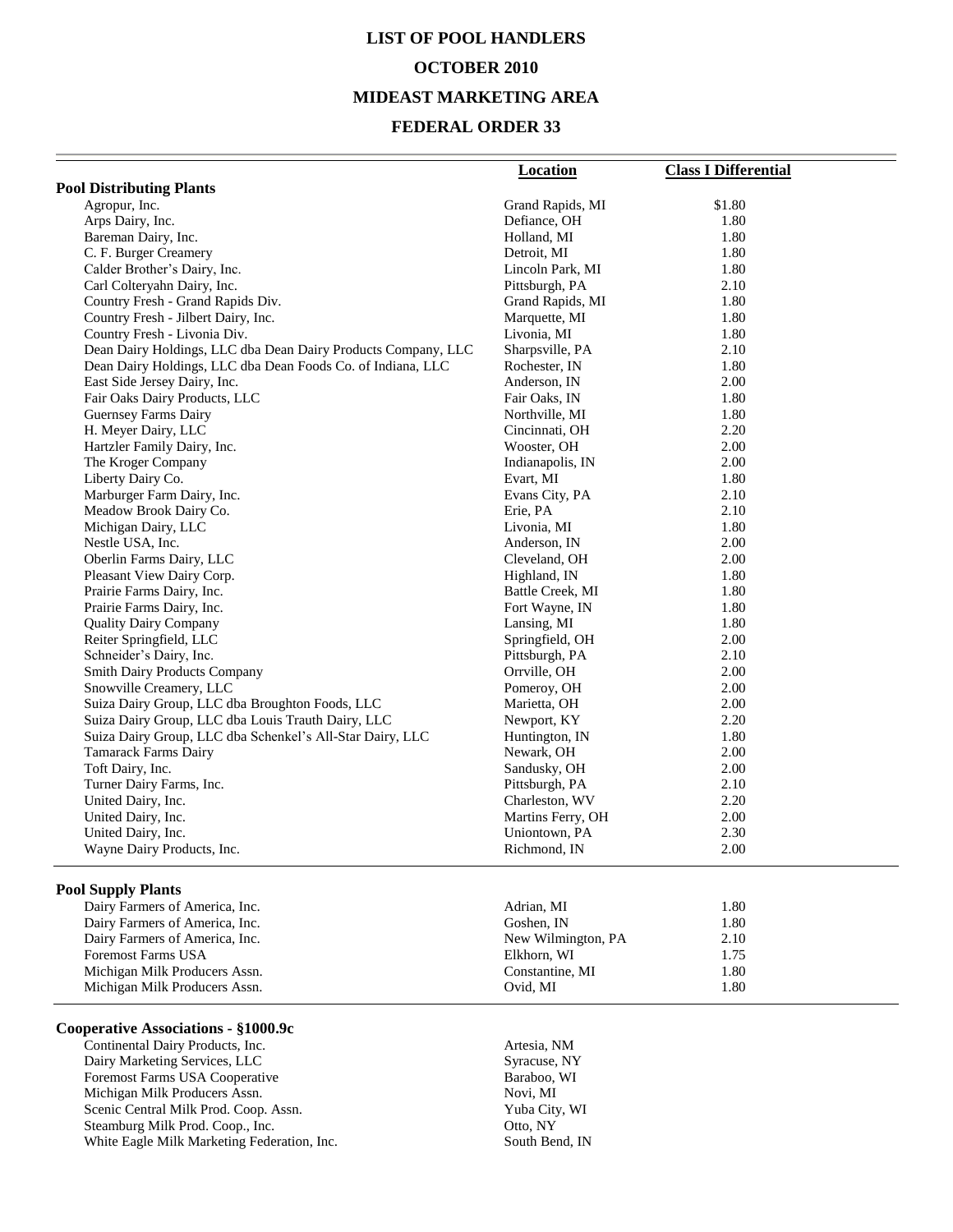# **LIST OF POOL HANDLERS NOVEMBER 2010 MIDEAST MARKETING AREA**

#### **FEDERAL ORDER 33**

|                                                               | <b>Location</b>   | <b>Class I Differential</b> |
|---------------------------------------------------------------|-------------------|-----------------------------|
| <b>Pool Distributing Plants</b>                               |                   |                             |
| Agropur, Inc.                                                 | Grand Rapids, MI  | \$1.80                      |
| Arps Dairy, Inc.                                              | Defiance, OH      | 1.80                        |
| Bareman Dairy, Inc.                                           | Holland, MI       | 1.80                        |
| C. F. Burger Creamery                                         | Detroit, MI       | 1.80                        |
| Calder Brother's Dairy, Inc.                                  | Lincoln Park, MI  | 1.80                        |
| Carl Colteryahn Dairy, Inc.                                   | Pittsburgh, PA    | 2.10                        |
| Country Fresh - Grand Rapids Div.                             | Grand Rapids, MI  | 1.80                        |
| Country Fresh - Jilbert Dairy, Inc.                           | Marquette, MI     | 1.80                        |
| Country Fresh - Livonia Div.                                  | Livonia, MI       | 1.80                        |
| Dean Dairy Holdings, LLC dba Dean Dairy Products Company, LLC | Sharpsville, PA   | 2.10                        |
| Dean Dairy Holdings, LLC dba Dean Foods Co. of Indiana, LLC   | Rochester, IN     | 1.80                        |
| East Side Jersey Dairy, Inc.                                  | Anderson, IN      | 2.00                        |
| Fair Oaks Dairy Products, LLC                                 | Fair Oaks, IN     | 1.80                        |
| Guernsey Farms Dairy                                          | Northville, MI    | 1.80                        |
| H. Meyer Dairy, LLC                                           | Cincinnati, OH    | 2.20                        |
| Hartzler Family Dairy, Inc.                                   | Wooster, OH       | 2.00                        |
| The Kroger Company                                            | Indianapolis, IN  | 2.00                        |
| Liberty Dairy Co.                                             | Evart, MI         | 1.80                        |
| Marburger Farm Dairy, Inc.                                    | Evans City, PA    | 2.10                        |
| Meadow Brook Dairy Co.                                        | Erie, PA          | 2.10                        |
| Michigan Dairy, LLC                                           | Livonia, MI       | 1.80                        |
| Nestle USA, Inc.                                              | Anderson, IN      | 2.00                        |
| Oberlin Farms Dairy, LLC                                      | Cleveland, OH     | 2.00                        |
| Pleasant View Dairy Corp.                                     | Highland, IN      | 1.80                        |
| Prairie Farms Dairy, Inc.                                     | Battle Creek, MI  | 1.80                        |
| Prairie Farms Dairy, Inc.                                     | Fort Wayne, IN    | 1.80                        |
| <b>Quality Dairy Company</b>                                  | Lansing, MI       | 1.80                        |
| Reiter Springfield, LLC                                       | Springfield, OH   | 2.00                        |
| Schneider's Dairy, Inc.                                       | Pittsburgh, PA    | 2.10                        |
| <b>Smith Dairy Products Company</b>                           | Orrville, OH      | 2.00                        |
| Snowville Creamery, LLC                                       | Pomeroy, OH       | 2.00                        |
| Suiza Dairy Group, LLC dba Broughton Foods, LLC               | Marietta, OH      | 2.00                        |
| Suiza Dairy Group, LLC dba Louis Trauth Dairy, LLC            | Newport, KY       | 2.20                        |
| Suiza Dairy Group, LLC dba Schenkel's All-Star Dairy, LLC     | Huntington, IN    | 1.80                        |
| <b>Tamarack Farms Dairy</b>                                   | Newark, OH        | 2.00                        |
| Toft Dairy, Inc.                                              | Sandusky, OH      | 2.00                        |
| Turner Dairy Farms, Inc.                                      | Pittsburgh, PA    | 2.10                        |
| United Dairy, Inc.                                            | Charleston, WV    | 2.20                        |
| United Dairy, Inc.                                            | Martins Ferry, OH | 2.00                        |
| United Dairy, Inc.                                            | Uniontown, PA     | 2.30                        |
| Wayne Dairy Products, Inc.                                    | Richmond, IN      | 2.00                        |

#### **Pool Supply Plants**

| Adrian. MI         | 1.80 |
|--------------------|------|
| New Wilmington, PA | 2.10 |
| Elkhorn, WI        | 1.75 |
| Constantine, MI    | 1.80 |
| Ovid. MI           | 1.80 |
|                    |      |

#### **Cooperative Associations - §1000.9c**

Continental Dairy Products, Inc.<br>
Dairy Marketing Services, LLC<br>
Syracuse, NY Dairy Marketing Services, LLC<br>
Foremost Farms USA Cooperative Baraboo, WI Foremost Farms USA Cooperative Baraboo, Baraboo, Nichigan Milk Producers Assn. Novi, MI Michigan Milk Producers Assn. Scenic Central Milk Prod. Coop. Assn. Yuba City, WI Steamburg Milk Prod. Coop., Inc. 0tto, NY White Eagle Milk Marketing Federation, Inc. South Bend, IN